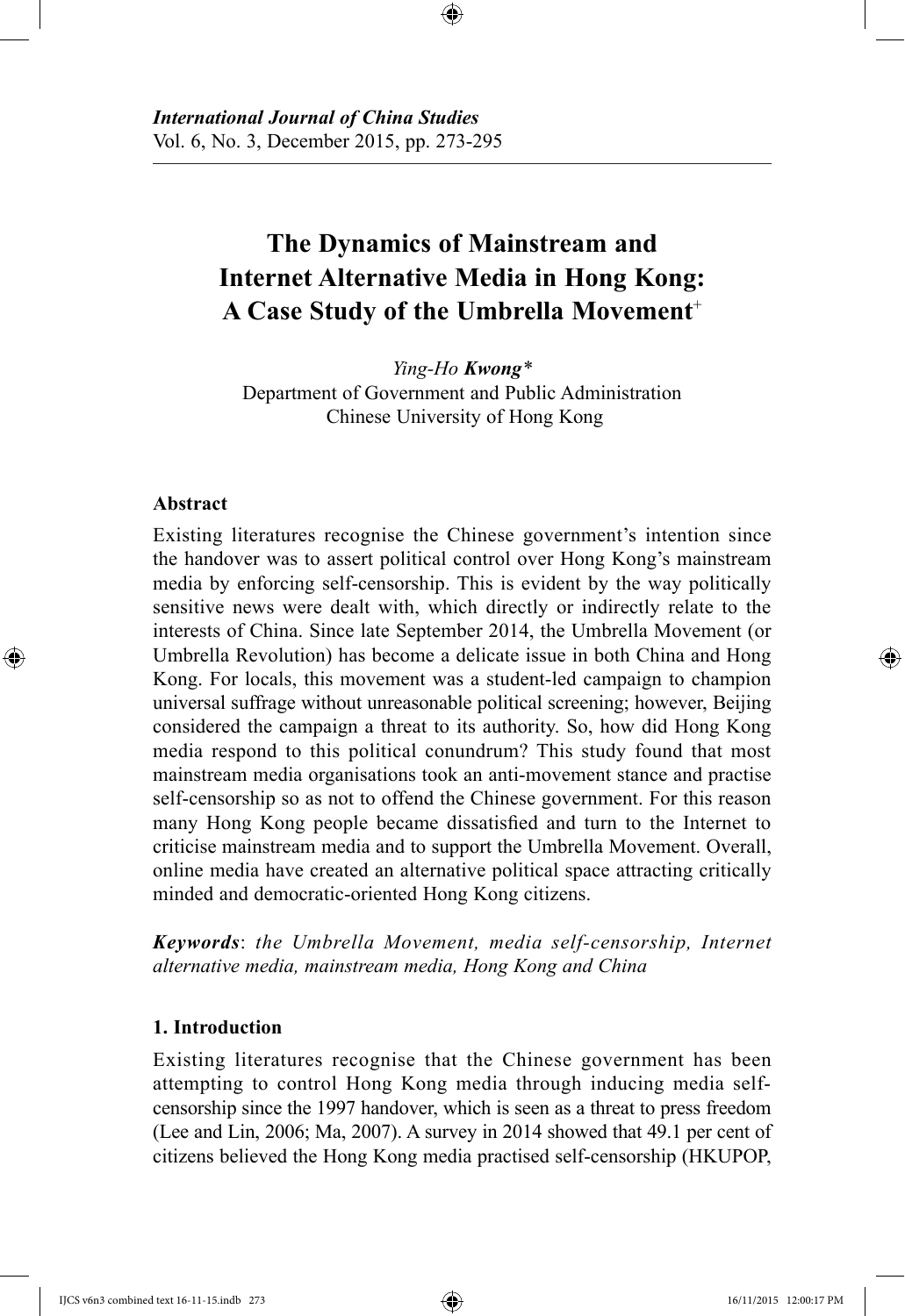2014a) and 56.7 per cent believed the media had reservations about criticising the Chinese government (HKUPOP, 2014b). The problem of media selfcensorship is especially evident in relation to politically sensitive news topics. These include Taiwan independence, commemoration of the Tiananmen incident, and the legal status of the Falun Gong in Hong Kong, because they either directly or indirectly challenge the legitimacy and authority of Beijing (Lee and Chan, 2009). Thus, media treatments of these topics are also what most academics and commentators make reference to when evaluating media self-censorship (Cheung, 2003; Fung, 2007). Given this situation, a series of academic works have found that most mainstream media organisations tend to avoid these sensitive matters or use alternative means (inviting external commentaries or employing foreign media reports) to handle these issues in order not to provoke the Chinese leaders (Lee, 2000; 2007).

⊕

Since September 2014, the Umbrella Movement has become another politically sensitive topic. It used blocking of main roads as a protest strategy, urging the Standing Committee of the National People's Congress (NPCSC) to retract the framework of the Chief Executive Election method in 2017, and calling for more democracy in Hong Kong. In local eyes, the movement was mainly led by university and secondary school students to fight for a Chief Executive Election without "unreasonable political screening". However, in Beijing's assessment, this movement was a challenge to its authority. Some argued this campaign was a "colour revolution", funded by Western governments, in an attempt to overthrow the Chinese regime in Hong Kong. A number of pro-China media even declared this movement is in fact fighting for "the independence of Hong Kong". It is under this circumstance that news of the Umbrella Movement was intentionally filtered or blocked on the mainland. So, how have mainstream and Internet alternative media in Hong Kong responded to this politically sensitive topic?

By examining the case study of the Umbrella Movement, this article argues that most mainstream media organisations took an anti-movement stance and continuously practised self-censorship whereas an increasing number of Hong Kong people criticised their performance and paid more attention to the Internet alternative media, mostly offering pro-movement information. Thus, the circulation of Internet news expanded alarmingly during the movement.

# **2. Theoretical Review: The Dynamics of Mainstream and Internet Alternative Media**

In the field of media studies, the dynamic between mainstream and Internet alternative media has developed into an important theoretical perspective. By definition, "Internet alternative media" refers to media organisations with their

⊕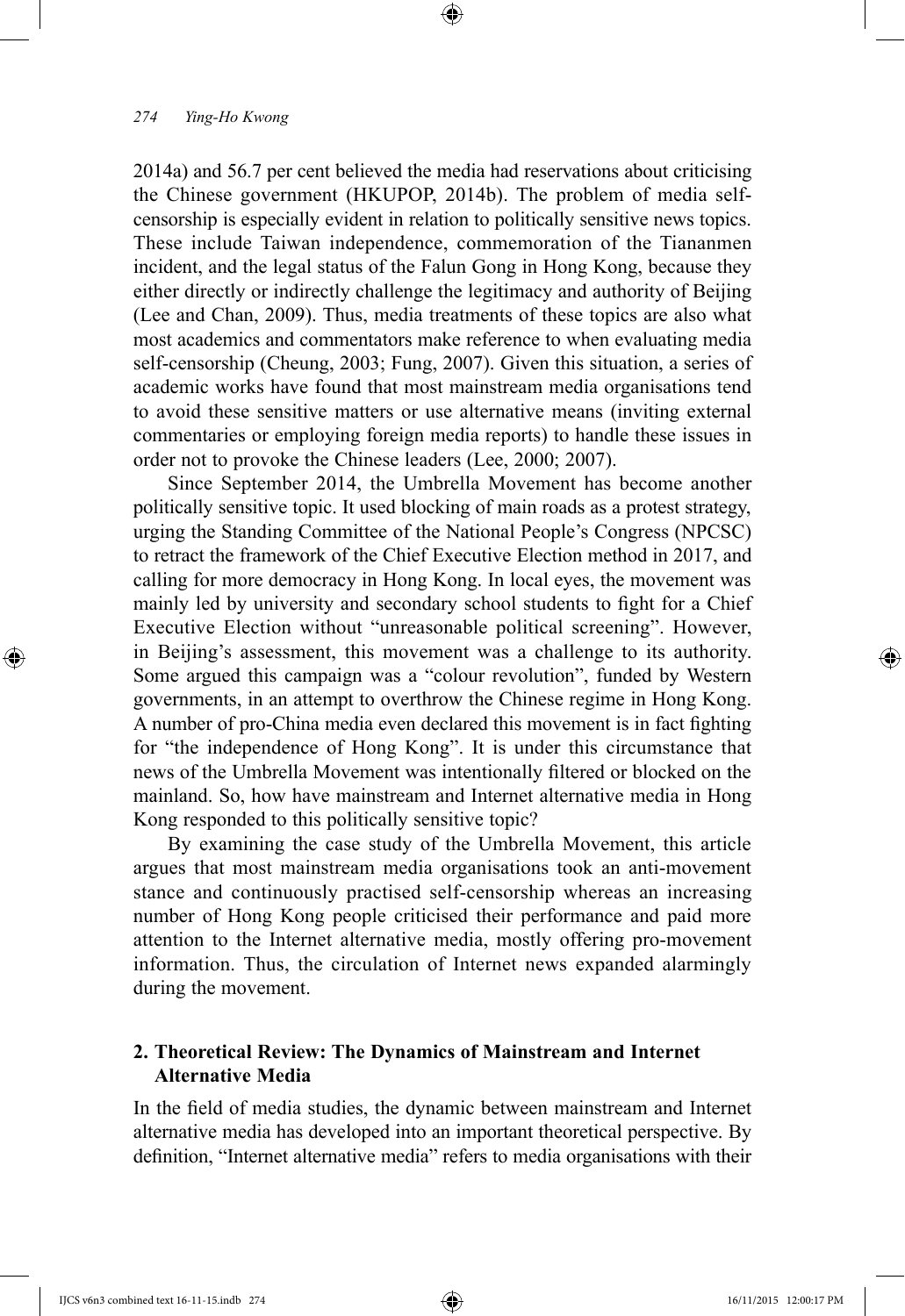own news reporting team (e.g. editors and journalists) and news reports which mainly rely on the Internet (e.g. Facebook or webpage, etc.) for message delivery (Morone, 2013) while "mainstream media" refers to the traditional media organisations (e.g. TV, newspaper and radio, etc.) that capture the attention of the majority of society and hold the symbolic power to present and define "social reality" (Couldry, 2000). With the Internet having become popular in recent decades, the production and distribution cost for operating alternative media organisations has decreased, thus facilitating people's participation in coproduction of alternative media content and reaching a wide audience. More importantly, Internet alternative media provide more options to audience instead of only relying on traditional media (Bennett and Iyengar, 2008). Correspondingly, there are increasing numbers of studies which are interested in the overall impact of online alternative media usage on mainstream media.

⊕

Some studies adopt an "inclusive approach" and argue that Internet alternative media can facilitate the activation and expression of viewpoints which are excluded from mainstream media (Bareiss, 2001; Dahlberg, 2007; Kenix, 2011). They believe mainstream media may ignore voices of the marginal or minority groups (e.g. animal rights, LGBT (Lesbian, Gay, Bisexual, and Transgender) or ethnic minority issues) while the Internet offers an "alternative public realm" (Downing 1988) which reinforces the views of the "particular interpretative communities" (Manning, 2001, p. 226). The ultimate aim of Internet alternative media is to supplement mainstream media by offering more angles to explain issues. Hájeka and Carpentier (2015), for instance, applied the case of the Czech Republic and argued that the existence of online alternative media helps in the promotion of media diversity.

However, some other studies take an "exclusive approach" and argue that Internet alternative media aim to challenge the "hegemonic power" of mainstream media (Couldry and Curran, 2003). Mainstream media have long been criticised for being too pro-establishment (Boykoff, 2006) which reflects the conservative values (McChesney, 2000) and defends the interests of authority (Coyer, Dowmunt and Fountain, 2007). But, it captures the attention of the social majority and frames "social reality". As mainstream media organisations tend to rely on advertisements from private companies and official information sources for funding, the phenomenon of "selective exposure" becomes common, especially for sensitively political issues, in order not to offend the power holders such as the government and major business corporations (Stround, 2008). As a result, it creates a sense of media scepticism, which refers to the public perception that media organisations are not objective in their reporting and sacrifice their professionals for personal gains (Kohring and Matthes, 2007). Tsfati and Cappella (2003) found that intense scepticism and erosion of trust in mainstream media could contribute

⊕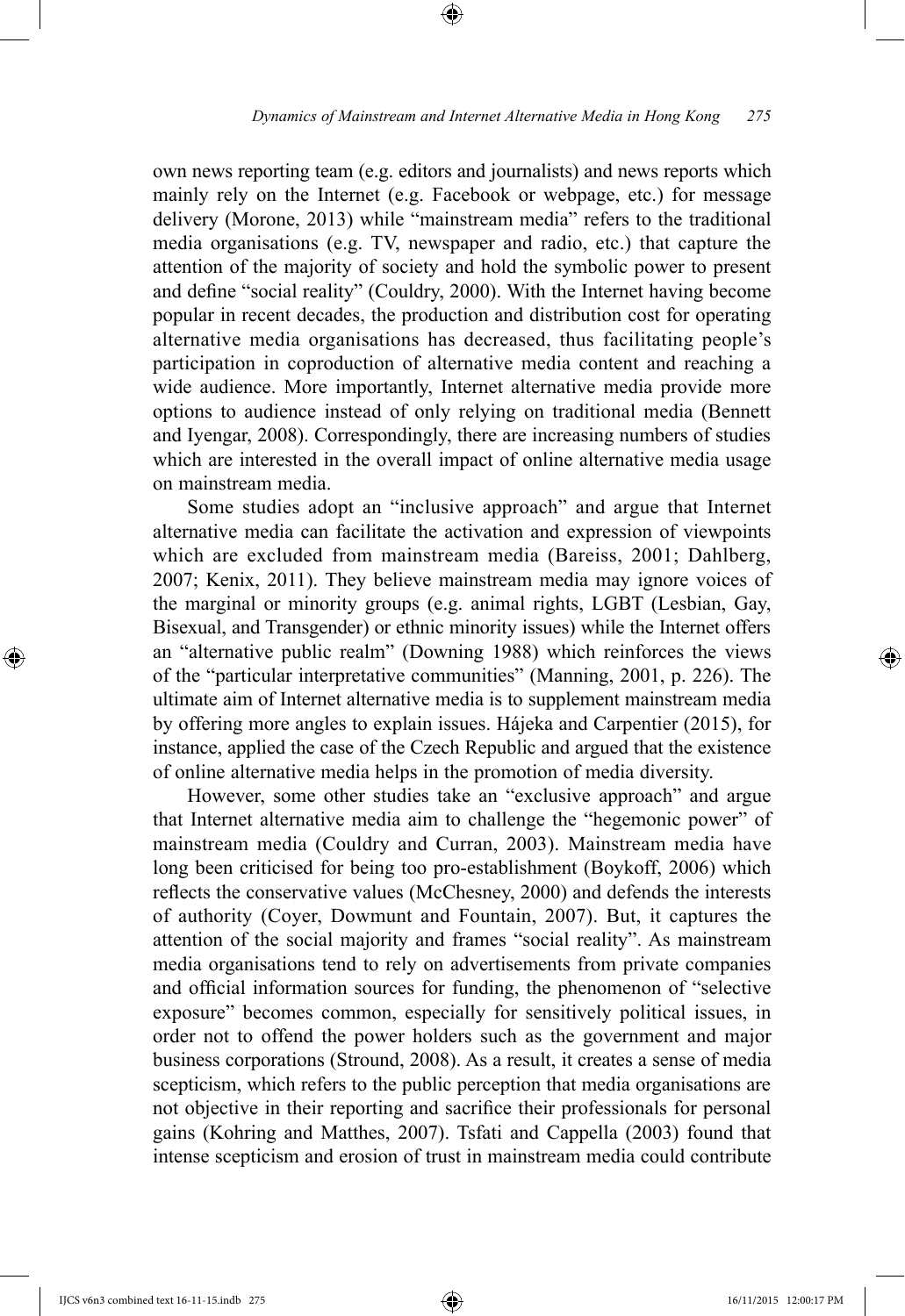to Internet alternative media usage. Currently, this school of thought has further developed into two aspects to examine this argument.

⊕

The first is an audience perspective. Tsfati (2010), for instance, conducted a quantitative survey regarding the case of the United States and found that Americans who trust the media read more mainstream news whereas those who mistrust mainstream media read more news information from the Internet. Studies of the Internet have also covered Hong Kong. Leung and Lee (2014) found that Hong Kong people who perceive media self-censorship as a series problem are more likely to be Internet alternative media users.

The second is a content-provider perspective. Larsson (2014) conducted a qualitative interview study in Sweden and argued that many Internet alternative media producers and citizen opinion writers started or participate in online media organisations due to the dissatisfaction with mainstream media. The findings show that many expressed counter-hegemonic ideas and oppose the dominant ideas of media and politics. In light of the rapid increase of Internet alternative media usage during the Umbrella Movement, this paper also applies the content-provider angle to validate this theory.

#### **3. Research Methods**

⊕

Both quantitative and qualitative methods were employed in this study. In order to evaluate the performance of mainstream media, content analysis and case study were adopted. Seventeen newspapers were selected due to their significance in the media scene in Hong Kong to analyse their political positions from headline stories and editorials during the Umbrella Movement from 29th September to 15th December 2014. The original data set was mainly obtained from Wisenews search engine. Tabulations have been compiled to analyse the empirical patterns that underline the political stance during the movement. "Pro-movement" refers to the position in support of the movement, condemning the government and police forces whereas "antimovement" means the position criticising the movement as well as supporting the government and police (for details see Table 1). "Neutral" refers to balancing the interests of both sides. For television and radio news, a series of case studies was chosen to examine their performance.

For the sake of gaining a primary understanding of the rise of Internet alternative media, in-depth interviews were conducted with contentproviders (e.g. founders, Chief Executive Officers and journalists) from online alternative media. An interview guideline was designed to ask some standard questions about their organisational and personal experience. The study focused on why they found or joined the online alternative media, their personal perception towards mainstream media, attractiveness of their news reports, their daily operations and the prospects for future development.

IJCS v6n3 combined text 16-11-15.indb 276 16/11/2015 12:00:17 PM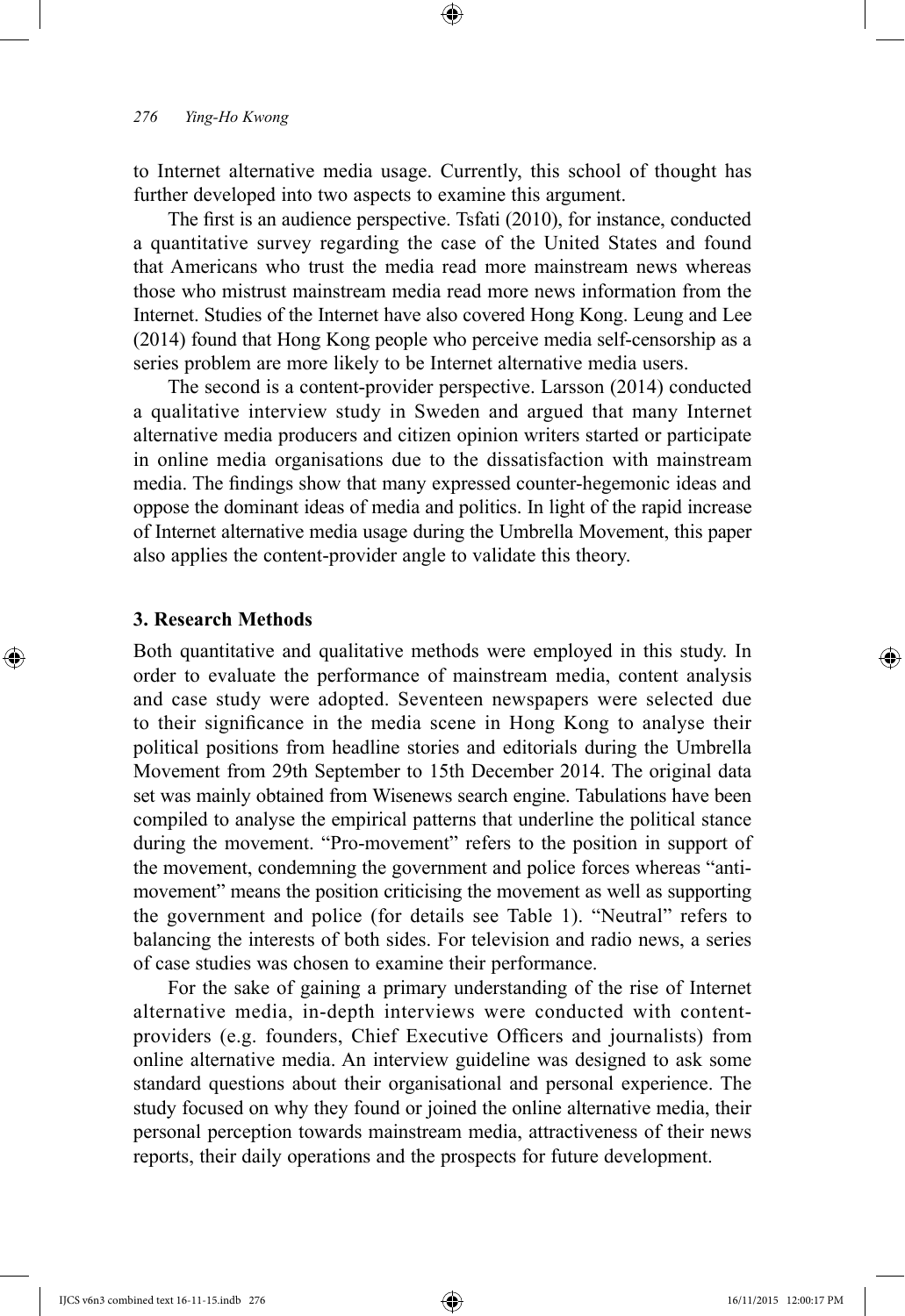## **4. The Challenge of Media Self-censorship in Hong Kong**

Since the official agreement on the transfer of sovereignty of Hong Kong from the United Kingdom to China in the early 1980s, the future of press freedom in Hong Kong has attracted global and local concern. In general, many scholars believed the political change after the handover would bring new state-media relations (Chan and Lee, 1991; Lee and Chu, 1998). Some predicted that the new sovereign government would continue the strategy of co-option, like the colonial government did (Fung and Lee, 1994). Others assumed that the power transfer was accompanied by shifts in "journalistic paradigms", referring to the mass media with a critical attitude towards the Chinese government incrementally shifting to a more centrist position (Chan and Lee, 1989). As the Chinese government had to demonstrate to the British government and the world that it respected the "One Country, Two Systems" principle and freedom of the press in Hong Kong, media control was not obvious during the transition (Lee and Chan, 2009). However, the Chinese government had a bad record of suppressing press freedom so Hong Kong people, journalists, and academic experts generally believed that with more control and repression from China, media self-censorship would gradually be practised after 1997 (Lee, 1998; Vines, 1999).

In line with the earlier studies, current literature has long agreed that self-censorship is an omnipresent threat for Hong Kong media (Holbig, 2003; Lee and Lin, 2006; Ma, 2007). Media self-censorship refers to "a set of editorial actions committed by media organisations aiming to curry favour and avoid offending the power stakeholders such as the government, advertisers and major business corporations" (Lee and Chan, 2009, p. 112). In Hong Kong, unlike on the mainland, there was no formal pre-publication censorship system imposed and the Chinese government had no institutional power to remove journalists or close down media organisations. But, in fact, they have issued reporting directions to "guide" the Hong Kong press (Chan, Lee and So, 2012). Since the handover, the Chinese government has displayed certain "bottle lines", known as the "three no's" policy for Hong Kong, to limit acceptable coverage (Lee and Chu, 1998). Under the policy, the mass media have to pay careful attention to or refuse to report three politically sensitive topics, namely (1) no advocacy for Taiwan or Tibet independence, (2) no engagement in subversion activities, and (3) no personal attacks on national leaders. Obviously, the three-no areas are all concerned with national issues and interests. However, in recent years, the policy has shifted to local matters: media treatment of news topics, including Taiwan independence, commemoration of the Tiananmen incident and the legal status of the Falun Gong in Hong Kong, which have been regarded as the top sensitive stories for the Chinese government (Lee and Chan, 2009). As the Chinese government

⊕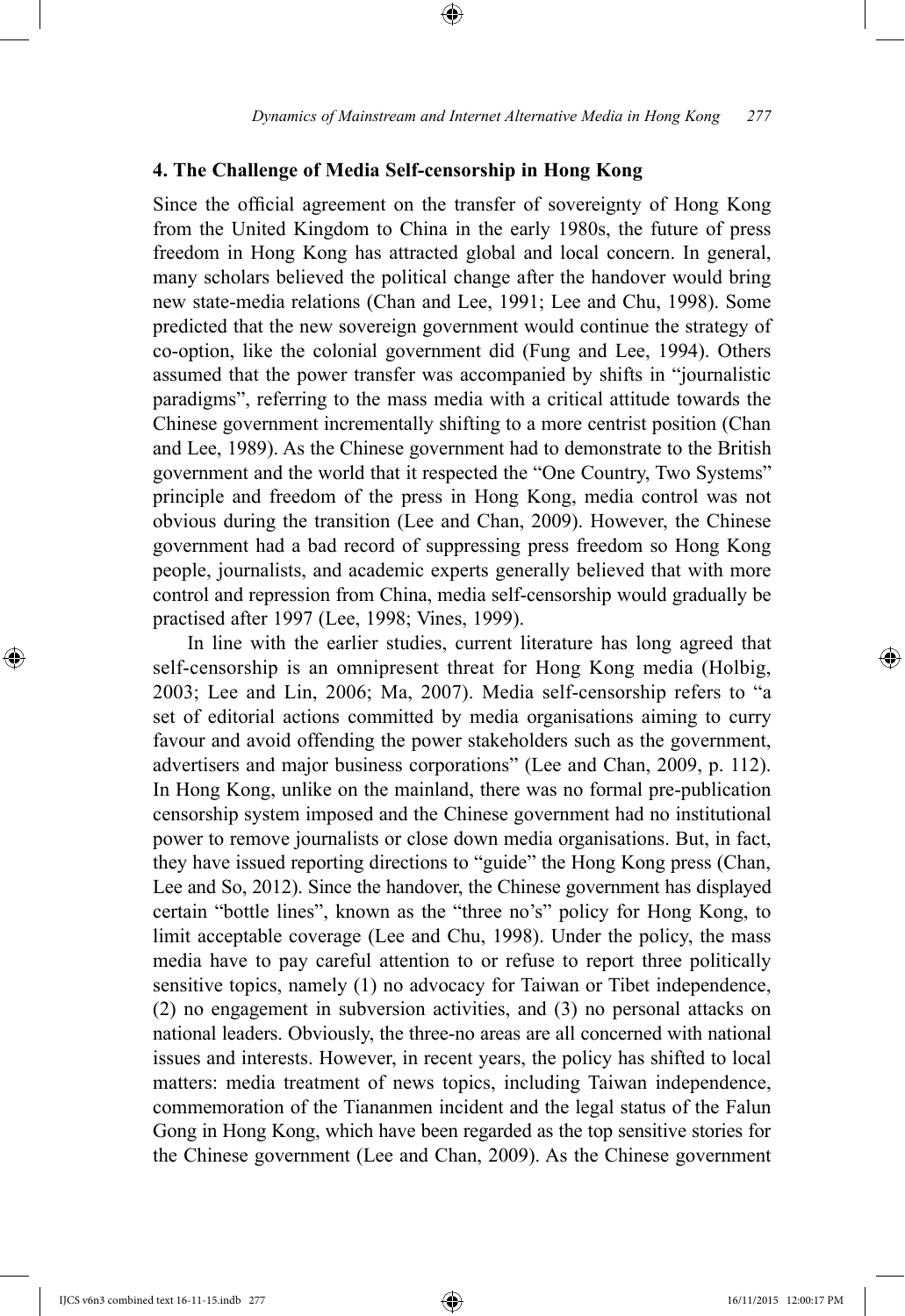does not want to openly constrain freedom in Hong Kong or formally punish the "violating" media organisations, it turned to inducing media selfcensorship by adopting strategic interactions between the media organisations and power holders (Lee, 2007).

⊕

To begin with, the Chinese government influenced the media organisations through co-opting media owners and executives, especially those with close economic ties on the mainland (Ma, 2007). For the Beijing leaders, indirect paths to control local media were more feasible and operational. Certainly, operating business in China heavily relies on *guanxi* while the success of business depends very much on the policy or ad hoc regulations issued by the Chinese authorities with close ties. Thus, businessmen with huge investments in China tend to create harmonious relations with the authorities by giving "gifts" or avoiding offending the leaders while the Chinese government might offer political and presumably economic benefits in return (Chan, Lee and So, 2012). Numerous researches pointed out that most owners of Hong Kong's mainstream media organisations were either nominated from high-level government institutions, usually members of the Chinese People's Political Consultative Committee or the NPC, or tycoons with extensive business relations on the mainland so this special political and economic status forced the media organisations to report news in a "careful" manner (Fung, 2007; Ma, 2007). With regard to "radical" and "stubborn" media, the Chinese government ordered pro-China companies to withdraw their advertisements from them (Ching, 1998). The *Apple Daily*, a pro-democracy newspaper and also "problematic newspaper" in Beijing's eyes, had long faced an advertising boycott by pro-Beijing figures such as developers and banks as a form of punishment since the 1997 handover (Hong Kong Journalists Association, 2007).

Secondly, norms of "political correctness" were also set up and exercised by Chinese officials through their criticisms of the Hong Kong media (Lee, 2007). From 1999 to 2000, Chinese officials criticised Hong Kong media's standpoints on the question of Taiwan. Wang Feng-chao, deputy director of China's Liaison Office openly warned the media not to report views advocating independence for Taiwan (Hong Kong Journalists Association, 2000). Then, after the 1st July demonstration in 2003, in which 500,000 citizens protested against the national security legislation, Chinese officials criticised a number of local media organisations as major mobilisers behind the movement. In March 2013, the Liaison Office was discovered to have made direct calls to individual journalists. One journalist of a television station said that he received a warning from an official in Beijing about not conducting sensitive interviews related to the Tiananmen incident and claimed that he was "being watched" (Hong Kong Journalists Association, 2014). Thus, some journalists tend to report news according to the norms of

⊕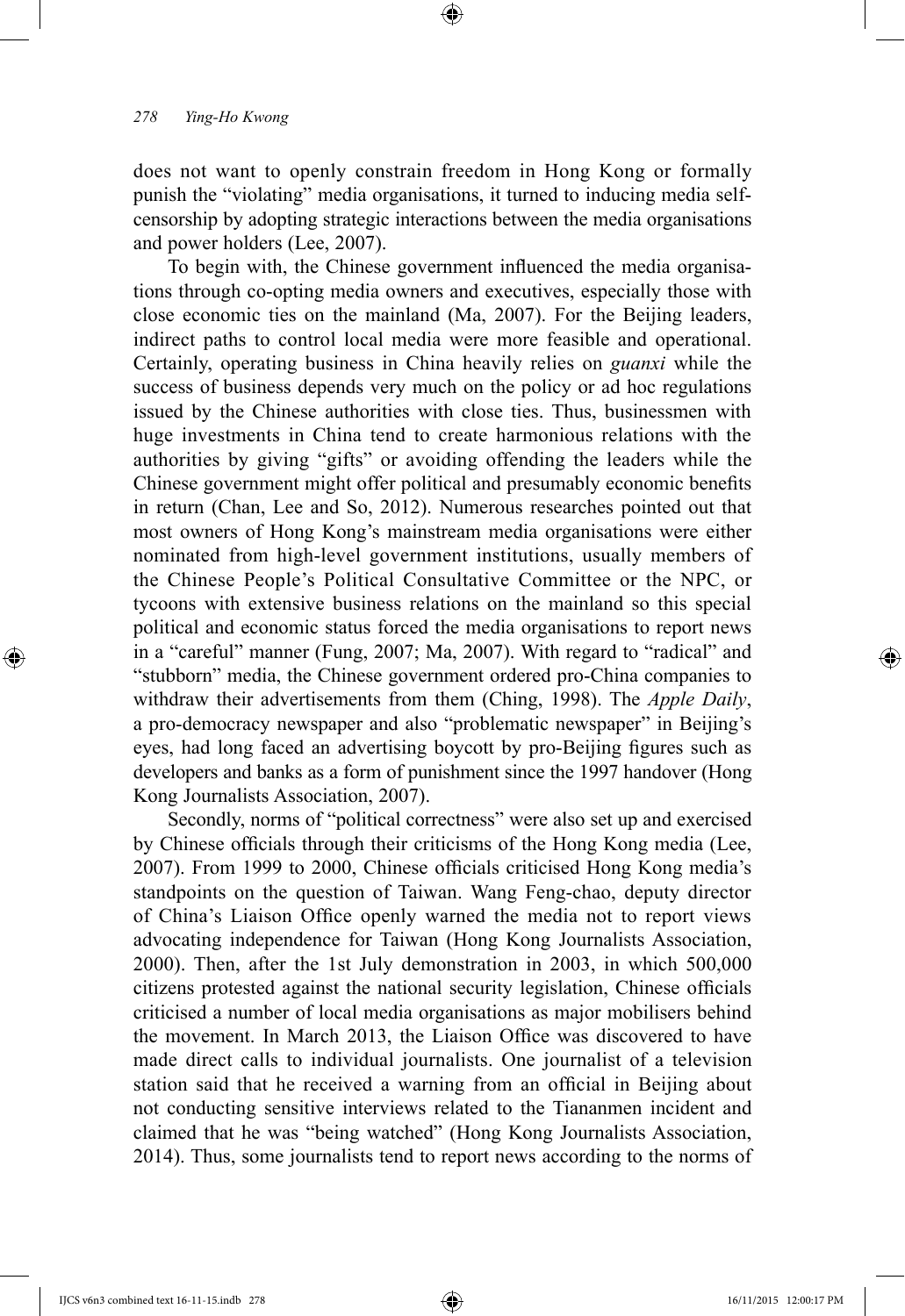professional "objectivity", preferring not to criticise the authorities, so as to avoid responsibility, trouble or punishment. Lee (2007) regarded this kind of "objectivity" as also a means of "self-censorship".

⊕

Thirdly, the Chinese government further constrained the entry permissions to Hong Kong and Macao journalists. In February 2009, Beijing announced new reporting rules to replace the previous ones, the so-called seven regulations, made in the wake of the 4th June 1989 crackdown. The new rules required journalists to apply in advance to the State Council's Hong Kong and Macau Affairs Office for permission to report on the mainland. Before this, most journalists could travel freely to the mainland on reporting duties (Hong Kong Journalists Association, 2009). For "friendly" media, permission could be obtained from the Chinese officials easily. But, for "hostile" ones, travel for reporting was severely restricted. The *Apple Daily*, for example, was for several years banned from reporting in China (Hong Kong Journalists Association, 2001). In order to maintain access to China, the media organisations had to coordinate their strategy. Therefore, it is safe to conclude that the Chinese government controls Hong Kong through co-opting media owners, setting up the norms of "political correctness" and exercising "reporting restrictions on the mainland". Hence, Ma (2007) summarised that the state-press relationship after the handover was under the dynamics of "constant negotiation amidst self-restraint".

#### **5. New Politically Sensitive Topic in China: The Umbrella Movement**

In the context of comparative studies, Hong Kong is an interesting hybrid regime. People enjoy a high level of civil liberties such as freedom of the press and rule of law, but Hong Kong is still far from being a full democracy because of its limited electoral system. Today, half of the seats in the Legislative Council are not chosen by universal suffrage and the Chief Executive is still handpicked by an Election Committee comprising 1,200 members, mainly made up of businessmen and controlled by Beijing. In December 2007, the NPCSC officially announced that the election method for the fifth Chief Executive in 2017 may be implemented by universal suffrage. The whole debate since has concentrated on how to remove or maintain the political screening before the election.

In order to advocate the elimination of "unreasonable screening", Benny Tai Yiu-ting, together with Reverend Chu Yiu-ming and Chan Kin-man, formally called upon a group of people to occupy Central, the most important business district, as a method to fight for democracy. Although "Occupy Central" held a series of activities, including deliberation days, protests and a referendum in an attempt to attract public attention and gain their support, but the NPCSC ignored all of them and announced the framework for the

IJCS v6n3 combined text 16-11-15.indb 279 16/11/2015 12:00:17 PM

⊕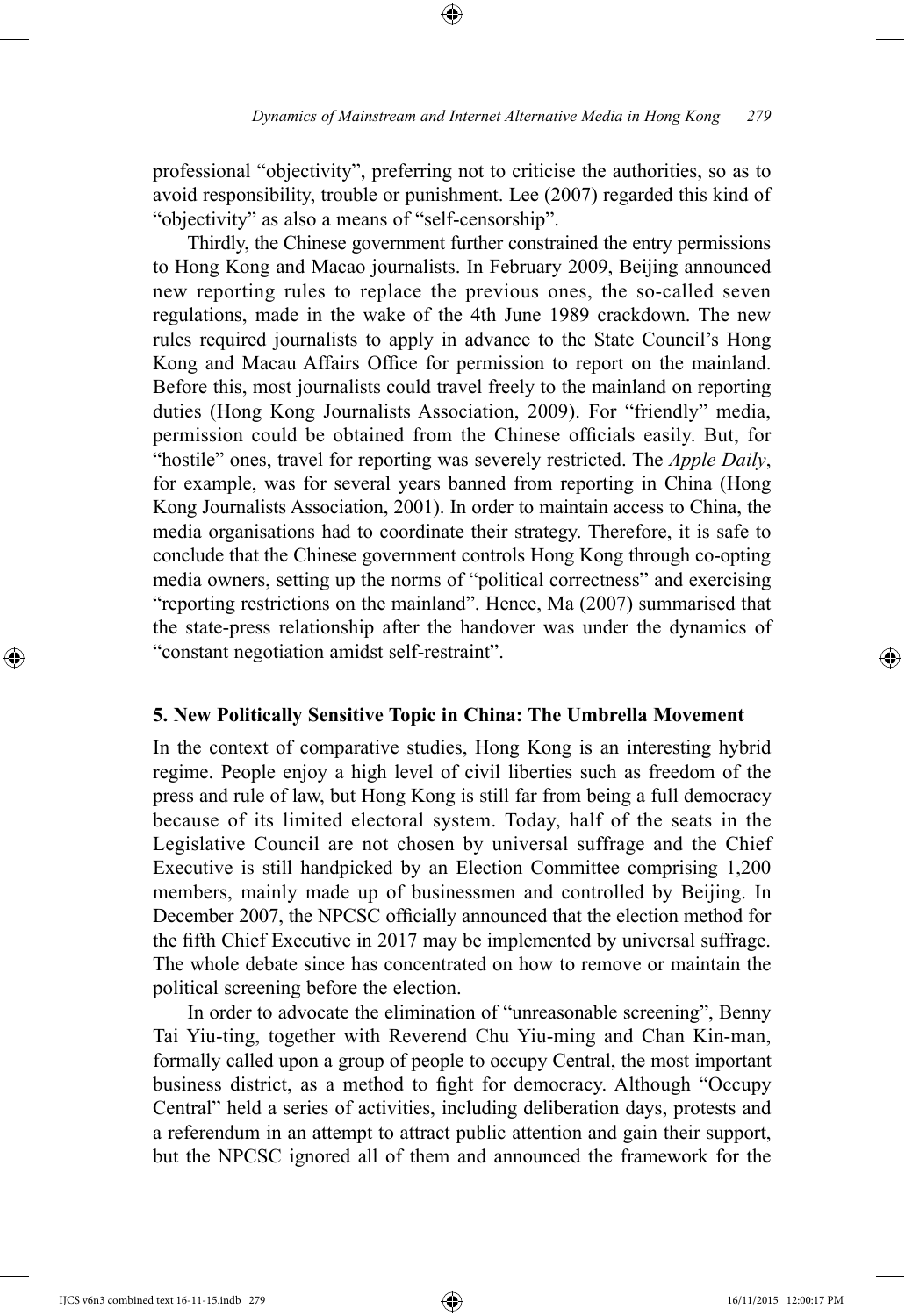election method of the Chief Executive in 2017 on 31st August 2014. The framework expressly declares that (1) the future Nominating Committee will be formed "in accordance with" the make-up of the 1,200-member Election Committee from the 2012 election, (2) the Committee will be divided equally between four sectors (business, professional, labour and political sectors) and largely controlled by pro-China forces, as well as (3) each candidate will need the endorsement of at least 50 per cent of the committee's members (only 12.5 per cent of nominations was needed for each candidate in the 2012 election) (*South China Morning Post*, 2014a). These decisions were denounced as "shutting the gate on Hong Kong's political reform", resulting in condemnation by pro-democratic legislators, Occupy Central and student representatives.

⊕

On 22nd September 2014, students, including those from university and secondary school, started a week-long class boycott to draw public attention to democracy outside government headquarters. On 28th September, thousands of demonstrators attempted to block the road in Admiralty; then, the police fired 87 canisters of tear gas and used pepper spray and batons against them. Protesters finally occupied the main roads outside the government headquarters complex in Admiralty and many joined in to block a section of Causeway Bay and Nathan Road in Mong Kok. As the protesters held umbrellas to protect themselves against tear gas and pepper spray, international media, for example, the CNN, BBC, and Reuters, called this campaign the Umbrella Revolution while local media portrayed it as the Umbrella Movement. Overall, the whole campaign blocked main roads in Hong Kong for 79 days from 28th September to 15th December 2014.

For most locals and international media, the Umbrella Movement was a student-led campaign for "an election method for the Chief Executive that ensures their rights of choosing". However, the interpretation of the pro-Beijing leaders was entirely different. They portrayed the Umbrella Movement as attempts to overrule decisions made by the NPCSC and challenge the authority of the Chinese government. President Xi Jin-ping stated that this movement was a direct challenge not just to the authority of the Hong Kong government but Beijing (*The Standard*, 2014). In addition, some Beijing leaders such as Wang Yang, the Vice Premier, and Zhang Xiaoming, the director of the Central Government's Liaison Office in Hong Kong, regarded this as a "colour revolution", which referred to a protest funded by Western governments to create chaos (*South China Morning Post*, 2014b). Even worse, the *People's Daily* linked the Occupy movement to seeking Hong Kong's "self-determination" and even "independence" (*South China Morning Post*, 2014c).

Because of the political sensitivity, news related to the Occupy movement was strictly blocked on the mainland and only pro-China opinions and

⊕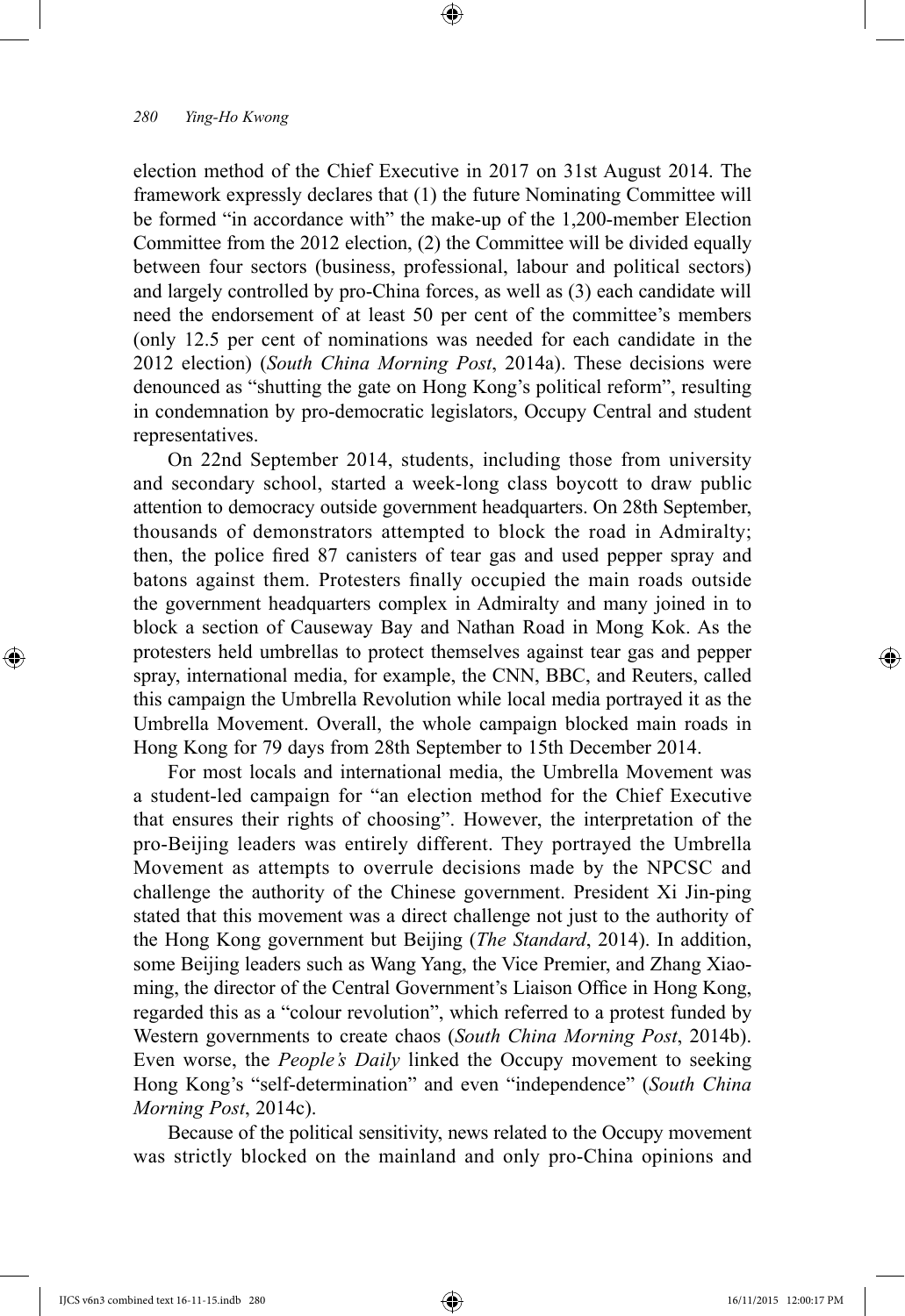news could be released in China. The Chinese government's worry was that the Occupy movement (such as the protest tactics, issues and mobilising methods) might have repercussions on the mainland, creating a potential threat to the mainland's stability (*Ming Pao Daily News*, 2014a). Then, the Chinese government published a series of news reports and commentaries through its three mouthpieces (Central China Television, the *People's Daily* and the Xinhua News Agency) for several days continuously, highlighting the disruption caused, emphasising that any attempt to force the Chinese government to accept "unreasonable demands" was futile and restating its high-profile support for the Hong Kong government administration. Overall, the Umbrella Movement has become a politically sensitive topic, and for this reason the media treatment of this issue can be considered significant in the evaluation of the phenomenon of self-censorship.

⊕

#### **6. Performance of Mainstream Media during the Umbrella Movement**

In Hong Kong, people traditionally rely on newspapers, television and radio as the main source of news. In 2014, 53.2 per cent of citizens depended on newspapers, while 77.8 per cent and 26.2 per cent relied on television and radio respectively (HKUPOP, 2014c). The influence of mainstream media still prevails and framing power is still exercised. However, the pro-China stance and media self-censorship are quite obvious when facing this politically sensitive issue.

Hong Kong newspapers used to be classified in terms of their political stance towards China and democracy (Lee and Lin, 2006). During the Umbrella Movement, for example, Hong Kong people classified the pro-China newspaper as "anti-movement" in contrast to calling a pro-democracy paper "pro-movement". In general, the pro-China papers tended to take an anti-movement stance, which (1) urged the protesters to stop occupying, (2) put more emphasis on the social disturbance, illegal practices and economic destruction, (3) supported the police with regard to road clearance and (4) encouraged the Hong Kong people to accept the framework of universal suffrage set out by the Chinese government. On the other hand, the promovement papers tend to present empathy for the protesters, which (1) urged the government to make concessions, (2) reported the beauty of the protesters, (3) focused on the police's and gangsters' violence in attacking the protesters and (4) emphasised that Hong Kong need democracy without political screening. The Western media generally took the pro-movement side and supported Hong Kong protesters to protect the rights of democracy. *Time Magazine* (2014), for example, used the Umbrella Revolution as a cover story with the headline "The Umbrella Revolution: Hong Kong's fight for freedom is a challenge to China". *The Independent* (2014) released an

⊕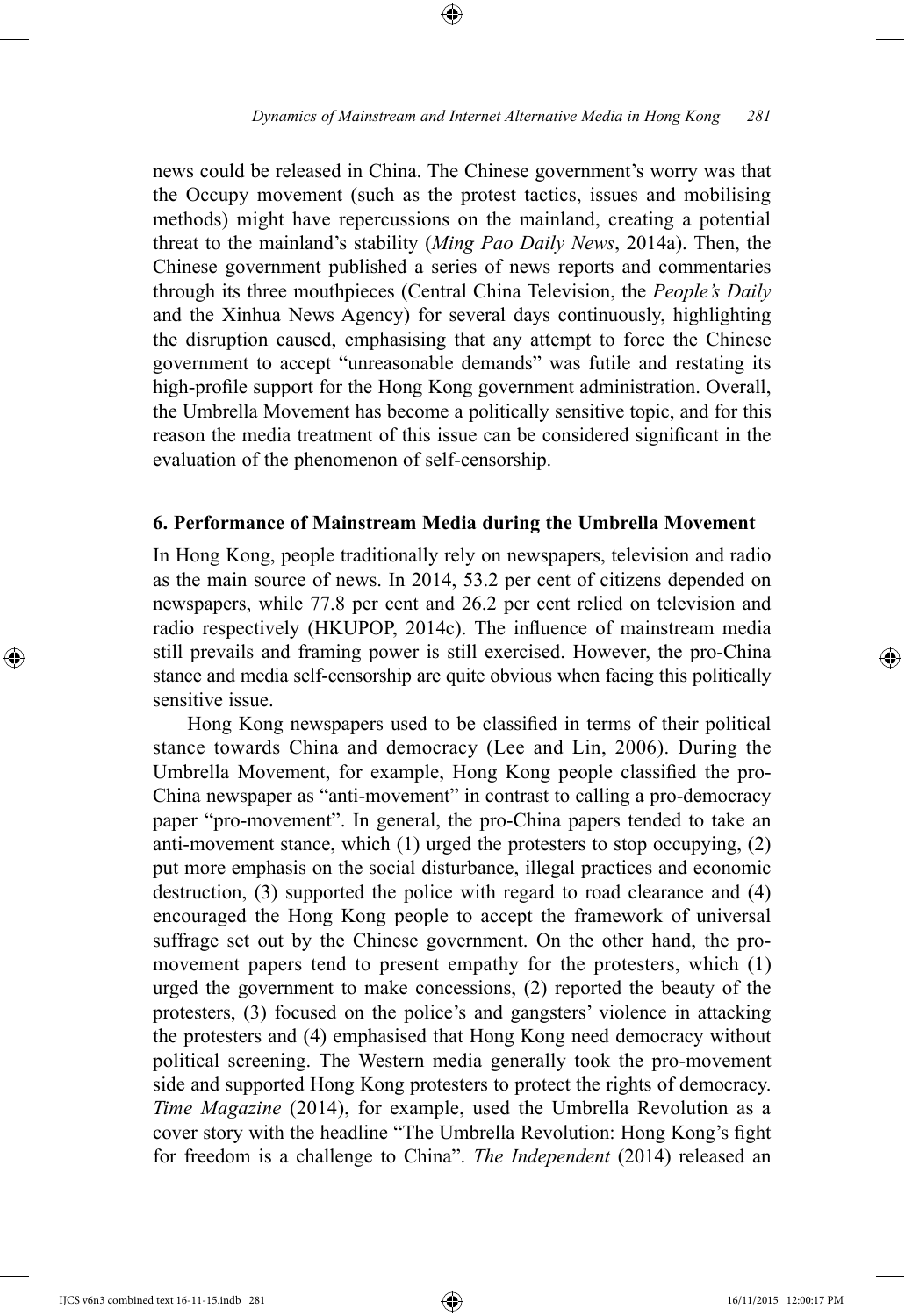editorial entitled "Hong Kong grows up – and scale of protests is a warning to Beijing", highlighting the bravery of protesters and expansion of Beijing's intervention in Hong Kong affairs. However, most local newspapers took a different stance in their reporting.

⊕

Table 1 summarises the political positions of 17 major newspapers (including free and paid ones) through analysing the headline stories and editorials during the Umbrella Movement. In regard to the headline stories, which were used to attract readers, the findings show that most newspapers took an anti-movement stance. More than half of them (53.01 per cent) tended to describe the Umbrella Movement as chaotic (*Oriental Daily*, 2014), a battlefield (*Sing Tao Daily*, 2014), illegal (*Hong Kong Commercial Daily*, 2014a) and violent (*Wen Wei Po*, 2014a). On the other hand, only a few newspapers (14.86 per cent) took a pro-movement stance and portrayed the movement as brave (*Apple Daily*, 2014a) and condemned the violent suppression by the police (*Hong Kong Economic Journal*, 2014a). The "neutral" position (32.13 per cent) attempted to balance the interests of both sides. Table 2 shows the headlines of major newspapers on 29 September 2014.

Besides showing that most headlines were anti-movement, the analysis of editorials, representing the position of the newspaper organisations, indicated a similar pattern. The anti-movement newspapers (66.49 per cent) tend to condemn the movement and urge the protests to stop occupying areas of Hong Kong. Their core messages included damage to the competitiveness of Hong Kong (*Hong Kong Commercial Daily*, 2014b), the movement being funded by the United States (*Ta Kung Pao*, 2014) and support for the police in the clearance (*Wen Wei Po*, 2014b). The pro-movement newspapers (16.29 per cent) attempted to frame the protests as rational and peaceful ones (*Apple Daily*, 2014b) and urged the government to solve the political conflicts actively (*Hong Kong Economic Journal*, 2014b). Also, the neutral editorials (17.22 per cent) tried to balance the powers on both sides and urged the government and protesters to solve the political conflicts through conversation. Overall, most newspapers reported the Umbrella Movement in a pro-China light whereas only a few media organisations took the promovement side to support the protest.

Indeed, the *Apple Daily*, a major local newspaper openly supporting the Umbrella Movement, faced a series of political suppression attempts by pro-China camps. A group of anti-movement protesters (suspected of being mainlanders and gangsters) blocked the entrances of the newspaper's headquarters and obstructed newspaper delivery trucks and staff buses for more than a week. The protesters claimed that they wanted to voice their anger against the newspaper's favourable coverage of the movement (*South China Morning Post*, 2014d). In addition, the *Apple Daily* came under a soy sauce attack: groups of masked men approached delivery staff in three

IJCS v6n3 combined text 16-11-15.indb 282 16/11/2015 12:00:17 PM

⊕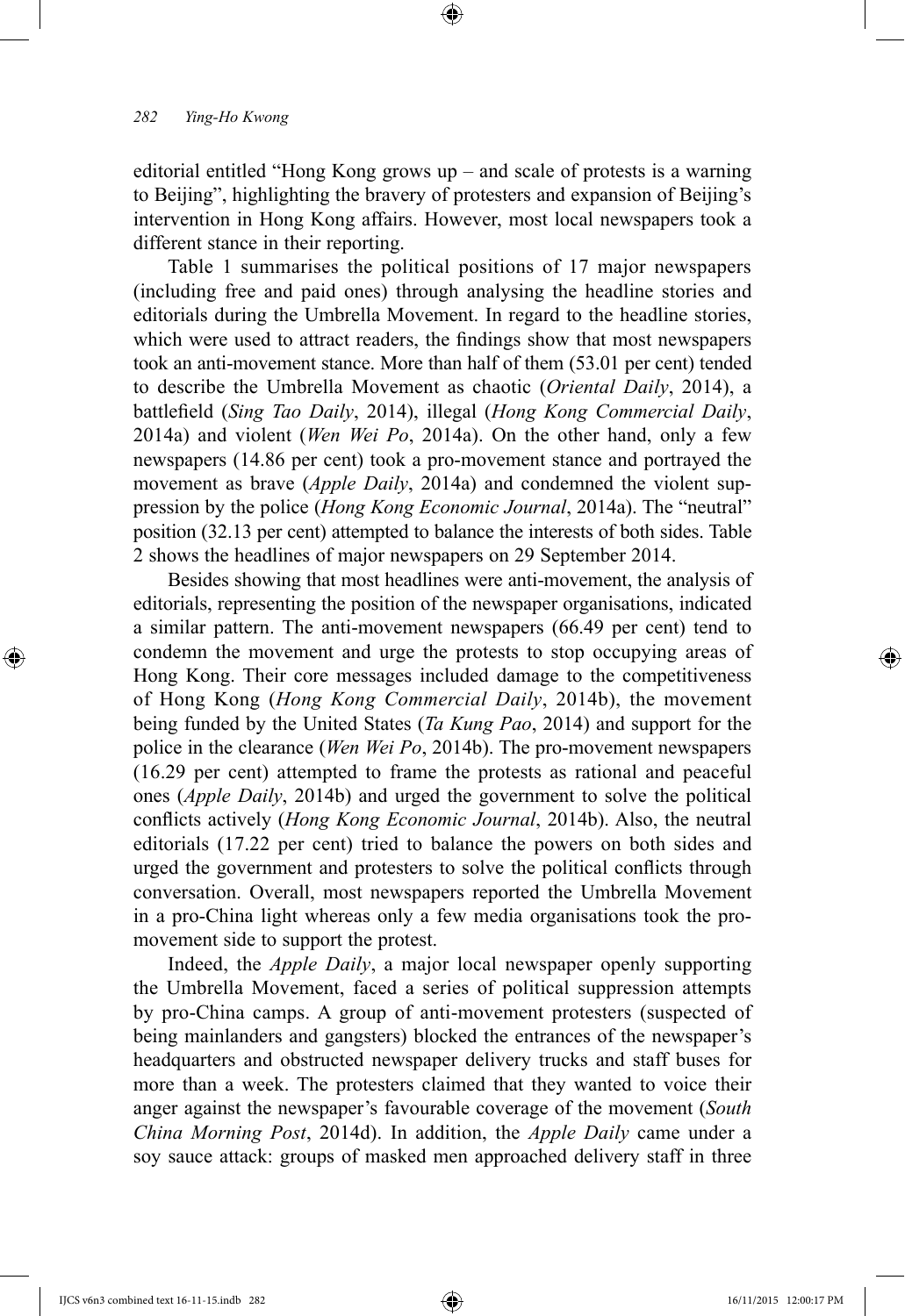| I                               |
|---------------------------------|
|                                 |
|                                 |
|                                 |
|                                 |
|                                 |
|                                 |
|                                 |
|                                 |
|                                 |
| $\mathbf{r}$                    |
|                                 |
|                                 |
|                                 |
|                                 |
|                                 |
|                                 |
|                                 |
|                                 |
|                                 |
|                                 |
|                                 |
|                                 |
|                                 |
| )<br> <br> <br>                 |
|                                 |
|                                 |
|                                 |
|                                 |
|                                 |
|                                 |
| $C = C \cdot C$ $C = C \cdot C$ |
|                                 |
|                                 |
|                                 |
|                                 |
|                                 |
|                                 |
|                                 |
|                                 |
|                                 |
|                                 |
|                                 |
|                                 |
|                                 |
|                                 |
|                                 |
|                                 |
|                                 |
|                                 |
|                                 |
|                                 |
|                                 |
|                                 |
| Ï                               |
|                                 |
|                                 |
|                                 |
|                                 |
|                                 |
|                                 |
|                                 |
|                                 |
|                                 |
|                                 |
|                                 |
|                                 |
|                                 |
| $\overline{a}$                  |
|                                 |
|                                 |
|                                 |
|                                 |
|                                 |
|                                 |
|                                 |
|                                 |
|                                 |
|                                 |
|                                 |
|                                 |
|                                 |
|                                 |
| $\ddot{\phantom{0}}$            |
|                                 |
|                                 |
|                                 |
|                                 |
|                                 |
|                                 |
|                                 |
|                                 |
|                                 |
|                                 |
|                                 |
|                                 |
|                                 |
| Table 1 Dal<br>$\frac{1}{2}$    |

 $\bigoplus$ 

|                                                                                                                                                                       |                      |                                                                      |                 | Headline Stories (Number of piece) |                |                |                     | Editorials (Number of piece) |                                     |
|-----------------------------------------------------------------------------------------------------------------------------------------------------------------------|----------------------|----------------------------------------------------------------------|-----------------|------------------------------------|----------------|----------------|---------------------|------------------------------|-------------------------------------|
| Name of Newspaper                                                                                                                                                     | Usage Rate<br>(Mean) | Pro-movement                                                         | Neutral         | Anti-movement                      | Total          | Pro-movement   | Neutral             | Anti-movement                | Total                               |
|                                                                                                                                                                       |                      | 54                                                                   |                 |                                    | 59             | 8              |                     |                              | 8                                   |
| Apple Daily<br>Headline Daily                                                                                                                                         | 3.65                 |                                                                      |                 | 26                                 | $\frac{8}{4}$  |                |                     | 4                            | $\frac{4}{1}$                       |
| Oriental Daily                                                                                                                                                        | 3.22                 |                                                                      |                 |                                    | Z,             |                |                     | $50\,$                       | $\mathcal{L}$                       |
| Ming Pao Daily News                                                                                                                                                   | 3.20                 | $^{\circ}$                                                           | 36              |                                    | 59             |                |                     | 23                           | $\overline{6}$                      |
| <b>AM730</b>                                                                                                                                                          | 3.14                 |                                                                      | $\Omega$        |                                    | $\overline{5}$ |                |                     |                              |                                     |
| Metro Daily                                                                                                                                                           | 2.92                 |                                                                      | $\overline{24}$ |                                    | 36             |                |                     |                              |                                     |
|                                                                                                                                                                       | 2.92                 |                                                                      |                 |                                    | 47             |                |                     | 56                           | 65                                  |
| Sing Tao Daily<br>South China Morning Post                                                                                                                            | 2.48                 |                                                                      | $\frac{4}{3}$   |                                    | 48             |                |                     |                              | 25                                  |
| The Sun                                                                                                                                                               | 2.22                 |                                                                      | $\mathbf{\sim}$ | 28                                 | $30\,$         |                |                     | 45                           | $\frac{4}{9}$                       |
| Hong Kong Economic Times                                                                                                                                              | 2.19                 |                                                                      | $\circ$         |                                    |                |                | 23                  | 그                            | $\exists$                           |
| The Standard                                                                                                                                                          | 1.98                 |                                                                      | $\approx$       | ∞                                  | 32             | $\Xi$          |                     | $\frac{8}{18}$               | $\overline{\overline{\overline{}}}$ |
| Hong Kong Economic Journal                                                                                                                                            | 1.75                 |                                                                      |                 |                                    | $\vec{a}$      | $\overline{c}$ | $\frac{8}{10}$      | $\sim$                       | $\overline{4}$                      |
| Wen Wei Po                                                                                                                                                            | .59                  |                                                                      |                 | 69                                 | 69             |                |                     | 67                           | 67                                  |
| Sing Pao                                                                                                                                                              | $\frac{42}{5}$       |                                                                      |                 | $\overline{4}$                     | $\frac{4}{6}$  |                |                     | 29                           | 35                                  |
| Ta Kung Pao                                                                                                                                                           | $\overline{6}$       |                                                                      |                 |                                    |                |                |                     | 65                           | 99                                  |
| Hong Kong Daily News                                                                                                                                                  | $\frac{30}{2}$       |                                                                      | $\frac{26}{5}$  |                                    | 39             |                | $\overline{\Omega}$ | $\overline{c}$               | $\frac{4}{6}$                       |
| Hong Kong Commercial Daily                                                                                                                                            | .26                  |                                                                      |                 | 36                                 | 37             |                |                     | 6                            | 67                                  |
| Total                                                                                                                                                                 |                      |                                                                      | 240             | 396                                | 747            | 122            | 129                 | 498                          | 749                                 |
| (Per cent)                                                                                                                                                            |                      | $(14.86\%)$                                                          | (32.13%)        | $(53.01\%)$                        | (100%)         | (16.29%)       | (17.22%             | (66.49%)                     | (100%)                              |
| Headline stories and<br>Notes:                                                                                                                                        |                      | editorials which are unrelated to the Umbrella Movement are excluded |                 |                                    |                |                |                     |                              |                                     |
| Pro-movement = Supporting the movement, condemning the actions of government and police forces, and urging the government to make                                     |                      |                                                                      |                 |                                    |                |                |                     |                              |                                     |
| political concession; Anti-movement = Criticising the movement, emphasising the economic and social damage as well as, supporting the police<br>for clearance; Neutra |                      | = Balancing the interests of both sides.                             |                 |                                    |                |                |                     |                              |                                     |
| Source: Author's analysis, based on the information obtained from the WiseNews electronic database and the usage rate is from Online Communication                    |                      |                                                                      |                 |                                    |                |                |                     |                              |                                     |

 $\bigoplus$ 

political concession; Anti-movement = Criticising the movement, emphasising the economic and social damage as well as, supporting the police Source: Author's analysis, based on the information obtained from the WiseNews electronic database and the usage rate is from Online Communication for clearance; Neutral = Balancing the interests of both sides. for clearance; Neutral = Balancing the interests of both sides. Research Centre (2011). Research Centre (2011).

 $\bigoplus$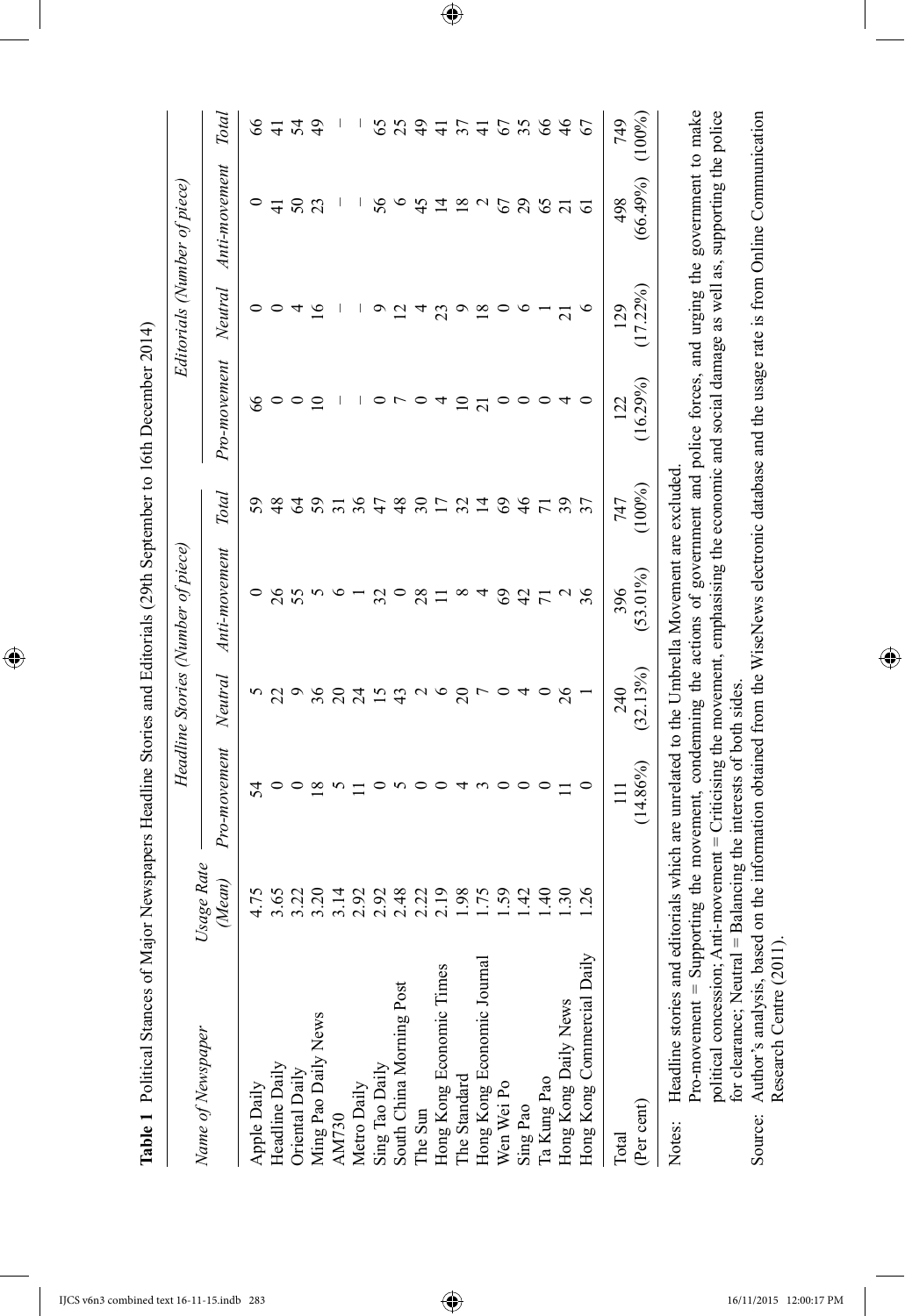| Name of Newspaper    | <b>Political Stance</b> | Headline                                                                                              |
|----------------------|-------------------------|-------------------------------------------------------------------------------------------------------|
| Oriental Daily       | Anti-movement           | Chaos! The wave of protests: Use of<br>Tear Gas                                                       |
| Ta Kung Pao          | Anti-movement           | Chaos of Occupy Centre Central, the<br>Financial Centre, faced to be<br>paralysed: Shame on Benny Tai |
| <b>Headline News</b> | Anti-movement           | Chaos of Occupy Central                                                                               |
| Ming Pao Daily News  | Neutral                 | Police fired tear gas endlessly: Occupy<br>expanded to Hong Kong Island and<br>Kowloon                |
| Apple Daily          | Pro-movement            | Not Scared! 60,000 participated in<br>Occupy Central and urged Leung to<br>resign                     |

⊕

**Table 2** Headlines of Influential Newspapers on 29th September 2014

Source: Author's analysis and translation, based on the headlines obtained from the WiseNews electronic database.

locations. They threatened the staff with knives and poured sauce on stacks of newspapers, hitting 15,200 copies of the *Apple Daily* (*South China Morning Post*, 2014e). Even worse, Jimmy Lai Chee-ying, the founder of the *Apple Daily*, came under physical attacks at the occupy site in Admiralty after which three men were arrested because they were suspected of hitting him in the face with stinky animal organs (*South China Morning Post*, 2014f). The case of the *Apple Daily* demonstrates how the pro-Beijing forces have suppressed press freedom and attacked "hostile" media organisations. In order to get out of trouble, the other newspaper organisations tend to be conservative, forcing media reports to toe the line of China's stance.

Apart from newspapers, TV stations also faced the criticism of being "harmonised". As mentioned above, Hong Kong people mainly rely on television for news. Although there are two free-to-air stations, TVB's market position is so dominant that it captures more than 90 per cent of the television audience (Chan, Lee and So, 2012). However, the self-censorship of television news is also remarkable. TVB has close economic ties in Guangdong Province and Charles Chan Kwok-keung, the chairman, has extensive business operations on the mainland (*Sunshine Magazine*, 2013). When the protests had continued for almost three weeks, protesters decided to surround the Chief Executive's Office and conflicts between the police and protesters were sparked off on Lung Wo Road in Admiralty. TVB news aired video showing a group of plain-clothes police officers carrying out violent and sustained attacks on an unarmed and restrained protester, Ken Tsang

⊕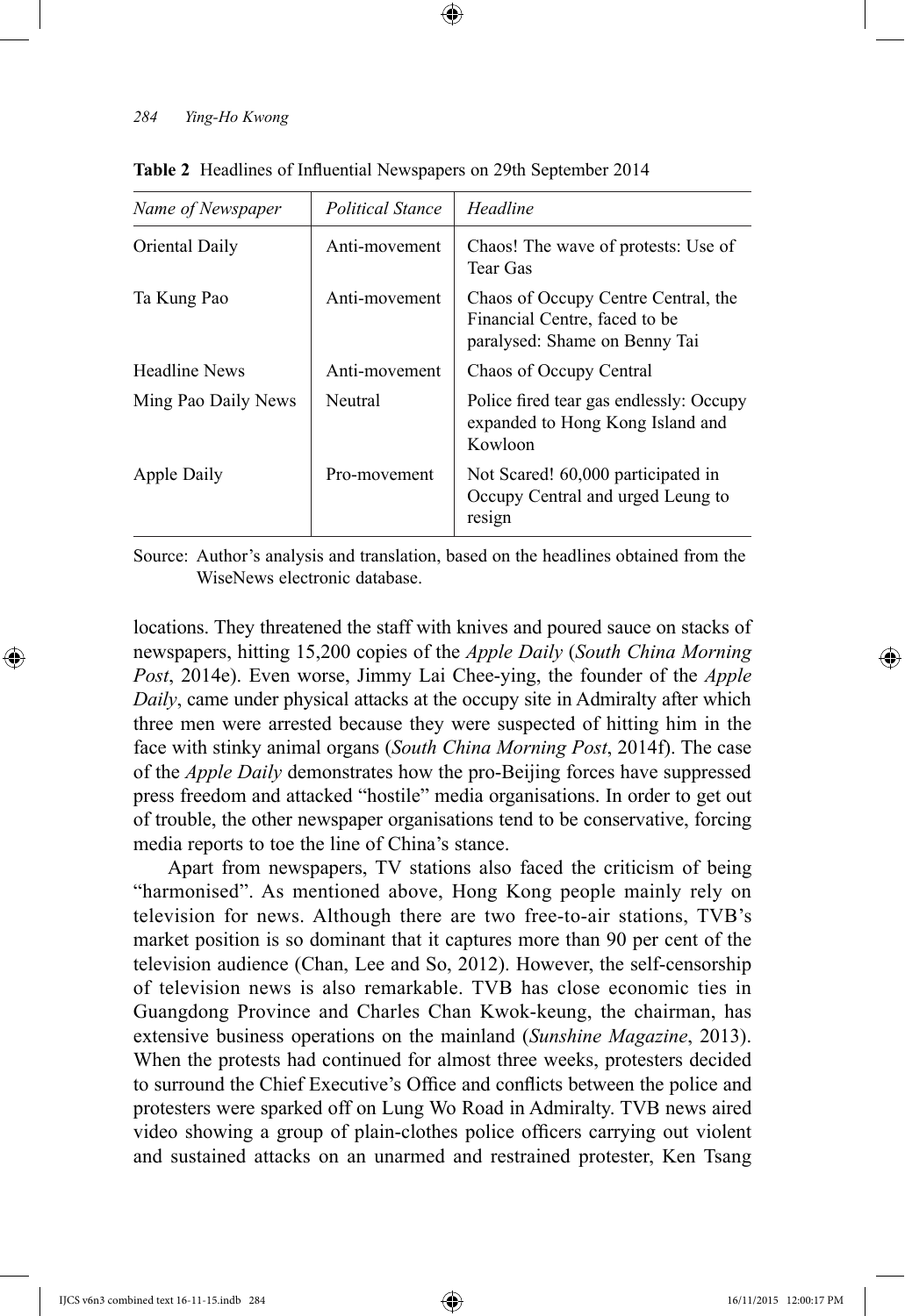Kin-chiu, in a dark corner. The original report on the alleged attack, aired on TVB on the morning of 17th October, said the officers had "carried the protester to a dark corner, put him on the ground, and punched and kicked him". But that part of the voiceover was removed for a few hours and then replaced with another one at noon saying that officers were "suspected to have used excessive force" (*South China Morning Post*, 2014g). In a separate incident, more than 140 staff from TVB's news department joined a sign-in and expressed their disagreement with the station management's judgement on that report while, at the same time, the Office of the Communication Authority received more than 1,500 complaints due to the "deleted voiceover" (*Ming Pao Daily News*, 2014b). Yuen Chi-wai, the TVB's news Director, called an internal meeting with his staff, which was secretly recorded. The audio clips were posted anonymously on YouTube and Yuen criticised the staff "On what grounds can we say (officers) 'dragged him to a dark corner, and punched and kicked him'? Are you a worm in the officer's stomach (to know the police) deliberately did this?" (*South China Morning Post*, 2014g). This case clearly showed the media self-censorship within the TVB news, the leading news organisation in Hong Kong. The management tries to avoid negative reports on police officers, which might provoke the Chinese leaders. After this incident, several staffs, who had handled this incident or joined the sign-in, were transferred and demoted (*Ming Pao Daily News*, 2014c).

Even though radio news has become less influential among the public, the pro-China legislators also criticised radio stations' political stance. Tam Yiu-Chung, the chairman of the Democratic Alliance for the Betterment and Progress of Hong Kong, accused Commercial Radio intentionally or unintentionally of having mobilised people to join the occupy movement while the hosts banned the anti-movement sentiment, suggesting that its licence renewal should be declined. Ng Leung-sing, another anti-movement legislator, criticised both RTHK and Commercial Radio for spending too much airtime on discussing the movement, thereby causing social conflicts (*Ming Pao Daily News*, 2014d). However, Wong Yuk-man, a pro-movement legislator, condemned the pro-China camp for harming the freedom of the press and editorial independence (*Apple Daily*, 2014c). Overall, the pro-China side used licence renewal as a weapon to force the radio stations to lessen their focus on the occupy movement, compelling them to perform self-censorship, or at least not be pro-movement.

#### **7. Expanding Influence of Internet Alternative Media**

As aforementioned, Hong Kong people who perceive mainstream media self-censorship as a serious problem are more likely to be Internet alternative media users. The Umbrella Movement created an opportunity to push more

⊕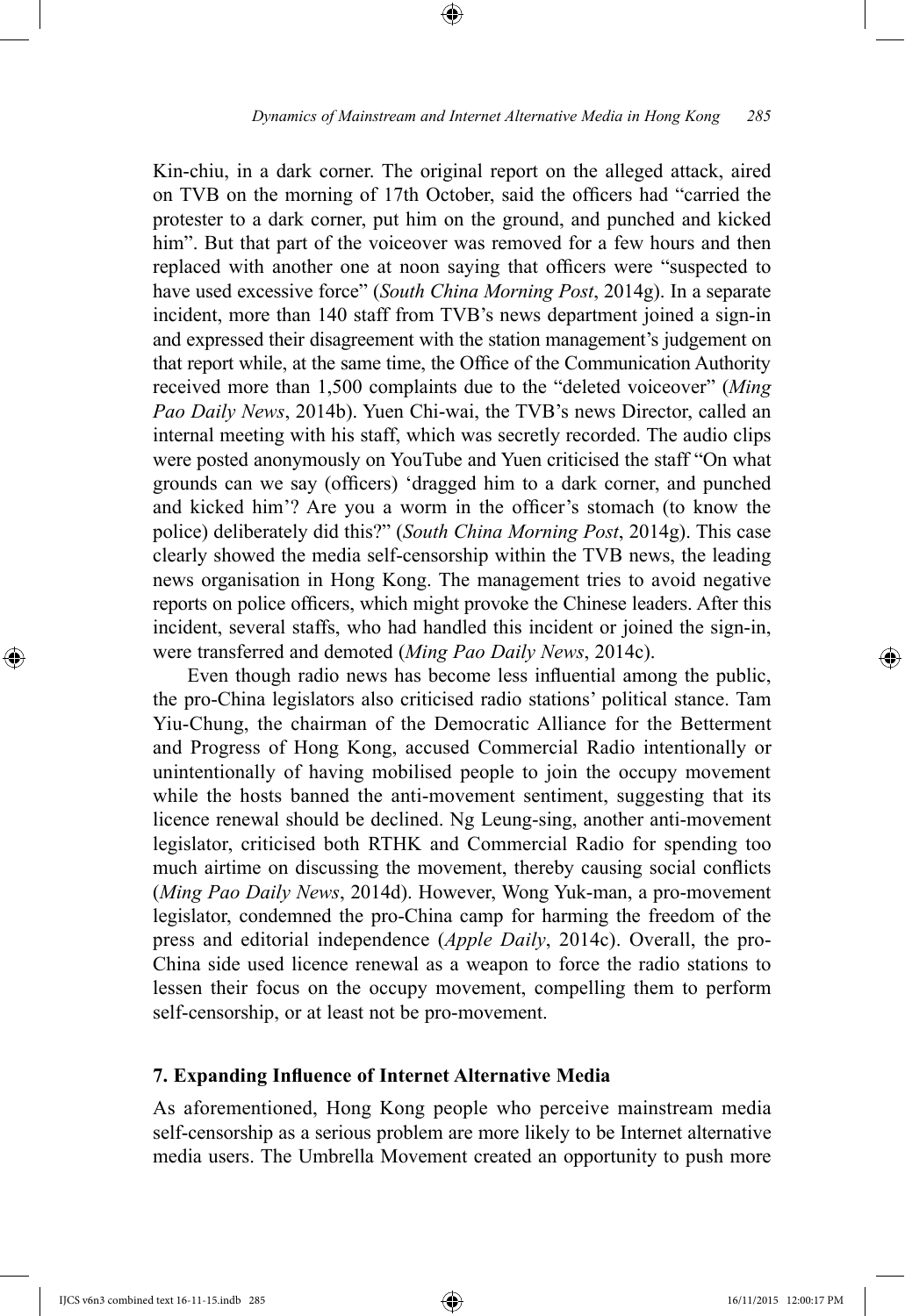Hong Kong people to pay attention to the Internet alternative media. A recent survey showed that people who support the movement were relatively more Internet- (85.43 per cent versus 65.48 per cent) and Facebook- (43.84 per cent versus 23.62 per cent) active than the opposition. In terms of primary source of information, the supporters relied more on social media (30.86 per cent versus 5.85 per cent) than TV (19.16 per cent versus 46.82 per cent) (Wong and Chan, 2015). The gap between supporters and the opposition is reflected by their media usage. In particular, the number of "Likes" on several online news media was recorded as a "blooming increase". Table 3 indicates the number and growth rate of "Likes" on several major online news media since the Umbrella Movement commenced.

⊕

The findings show that nearly all of the online media recorded considerable increases in terms of the number of "Likes" within 79 days. The most significant is for the *Passion Times*, which established their Facebook page in December 2012, which originally had around 60,000 "Likes" before the movement but reached more than 286,000, a growth rate of more than 375 per cent. The second most popular one is the *SocREC*, which started its Facebook page in September, 2010, receiving about 50,000 "Likes" before the movement which grew to more than 200,000 with a growth rate over 79 days of more than 300 per cent. This study further analysed the reasons for the rapid expansion of circulation from a content-provider perspective.

|                            | Joining date<br>of Facebook<br>page | Number of<br>"Likes" before<br>the movement<br>(28 Sep. 2014) | Number of<br>"Likes" after<br>the movement<br>$(15 \text{ Dec. } 2014)$ | Growth rate<br>within 79<br>days $(%)$ |
|----------------------------|-------------------------------------|---------------------------------------------------------------|-------------------------------------------------------------------------|----------------------------------------|
| <b>Passion Times</b>       | 26 Dec. 2012                        | 60,000                                                        | 286,000                                                                 | 376.67                                 |
| <b>SocREC</b>              | 27 Sep. 2010                        | 50,000                                                        | 200,200                                                                 | 300.40                                 |
| <b>Local Press</b>         | 23 Apr. 2014                        | 12,500                                                        | 29,200                                                                  | 133.60                                 |
| In-media HK                | 8 May 2011                          | 180,000                                                       | 410,800                                                                 | 128.22                                 |
| Memehk                     | 25 Apr. 2013                        | 37,000                                                        | 75,700                                                                  | 104.59                                 |
| Speak Out HK*              | 14 Jan. 2013                        | 70,000                                                        | 132,000                                                                 | 88.57                                  |
| <b>United Social Press</b> | 26 May 2013                         | 12,000                                                        | 22,000                                                                  | 83.33                                  |
| 852 Post                   | 13 Nov. 2013                        | 30,000                                                        | 42,600                                                                  | 42.00                                  |

**Table 3** Growth Rate of "Likes" on Facebook Pages of Major Internet Alternative Media

Note: \* Speak Out HK is an anti-movement Internet alternative media.

Source: Author's analysis; based on figures provided by each Internet alternative media and their Facebook page.

⊕

↔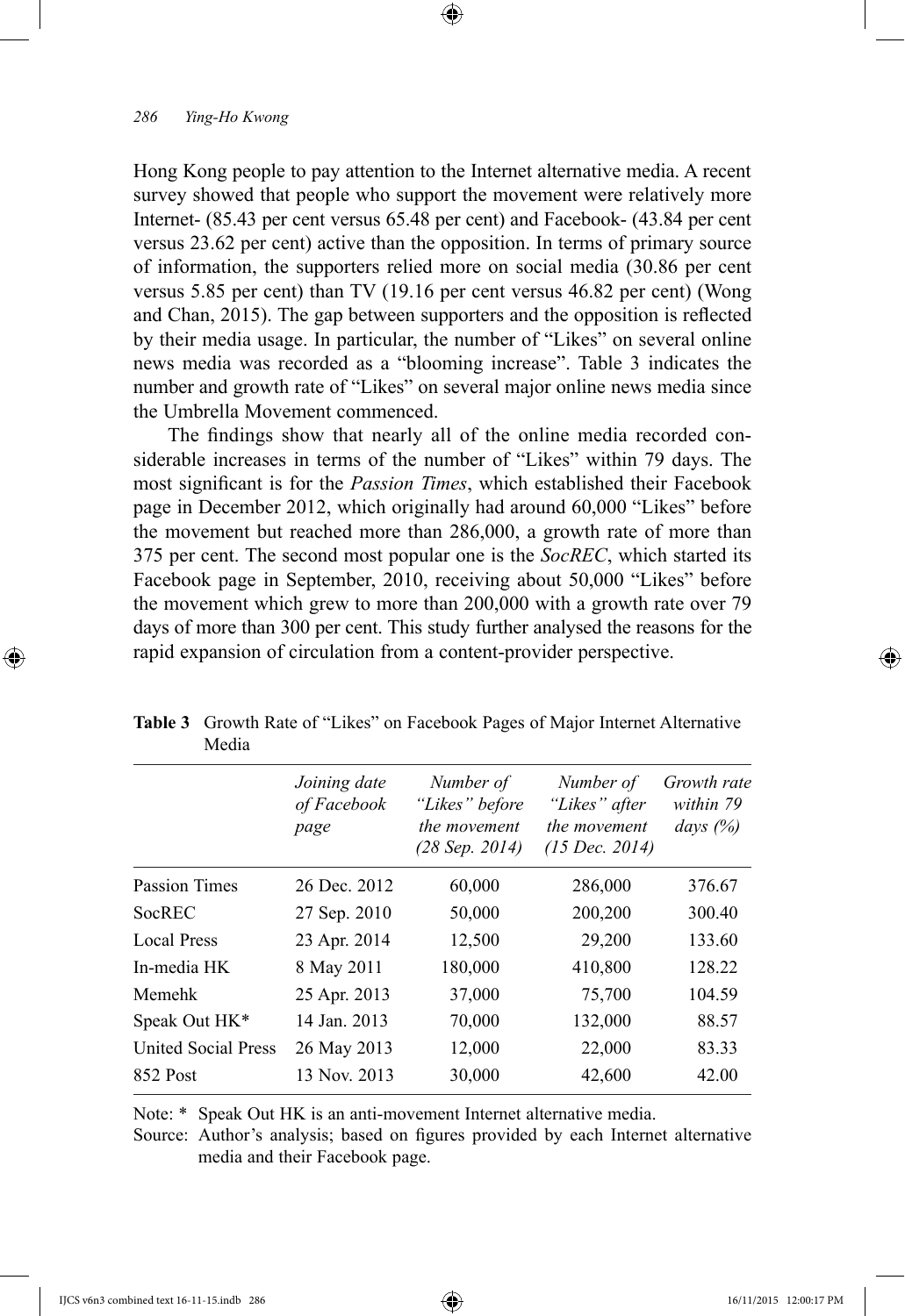Firstly, disappointment with mainstream media resulted in the rise of online media. Internet media users believed that mainstream media were taking a pro-government stance while online media presented the truth within the occupy sites. Wong Yeung-tat, founder of the *Passion Times*, admitted that mainstream media are politically conservative due to the business connections with China. According to him, "there are a lot of cases showing that mainstream media aim for 'stability maintenance'. For example, we have a video to show how the police officers actively attacked the protesters in Mong Kok on 5th November, but TVB news framed it as the protesters actively clashing with the police from their voiceover and video cut. Another example is the case of Jimmy Lai under attack. We had a full video capturing the whole process of how the gangsters attacked Lai but TVB news devoted a lot of airtime to capturing how these gangsters were caught by the pickets, creating a perception that the pickets used excessive violence. But, these witnesses' act was only for self-protection. Mainstream media have close business connections with the mainland so it tends to act like this. I think that Hong Kong people do not trust mainstream media and that is the main reason for them paying more attention to the *Passion Times*" (personal communication, 16 November 2014). Anthony Lam Yue-yeung, the Chief Executive Officer of *Memehk*, denounced mainstream media for working like a "propaganda machine" by delivering anti-movement messages instead of reporting the facts to the public (personal communication, 10 December 2014). Therefore, the people's distrust in mainstream media is the main reason why they now pay more attention to online news reports.

Secondly, the need for rapid information delivery is important for Hong Kong people and why they prefer online media. As the Umbrella Movement was an unprecedented incident, many people needed to keep updated on the latest information, leading to the huge attraction of online media. Wong Yeung-tat commented that the public had paid huge attention to this unprecedented movement, so they might want to keep checking their Facebook frequently; online media can fulfil this expectation (personal communication, 16 November 2014). According to Daniel Cheung, a journalist of the *SocREC*, "most journalists in our team have the login name and password of our Facebook account so we can update what we have captured directly on our Facebook page without the editors' approval. In other words, we are journalists and editors as well. That is the reason why we can provide immediate news without a long editing procedure" (personal communication, 17 November 2014). Antony Lam also explained that in their reporting procedure journalists can directly upload information to the Facebook page about breaking news. He believed that "rapid information is the most important attraction of online media but mainstream media may not

⊕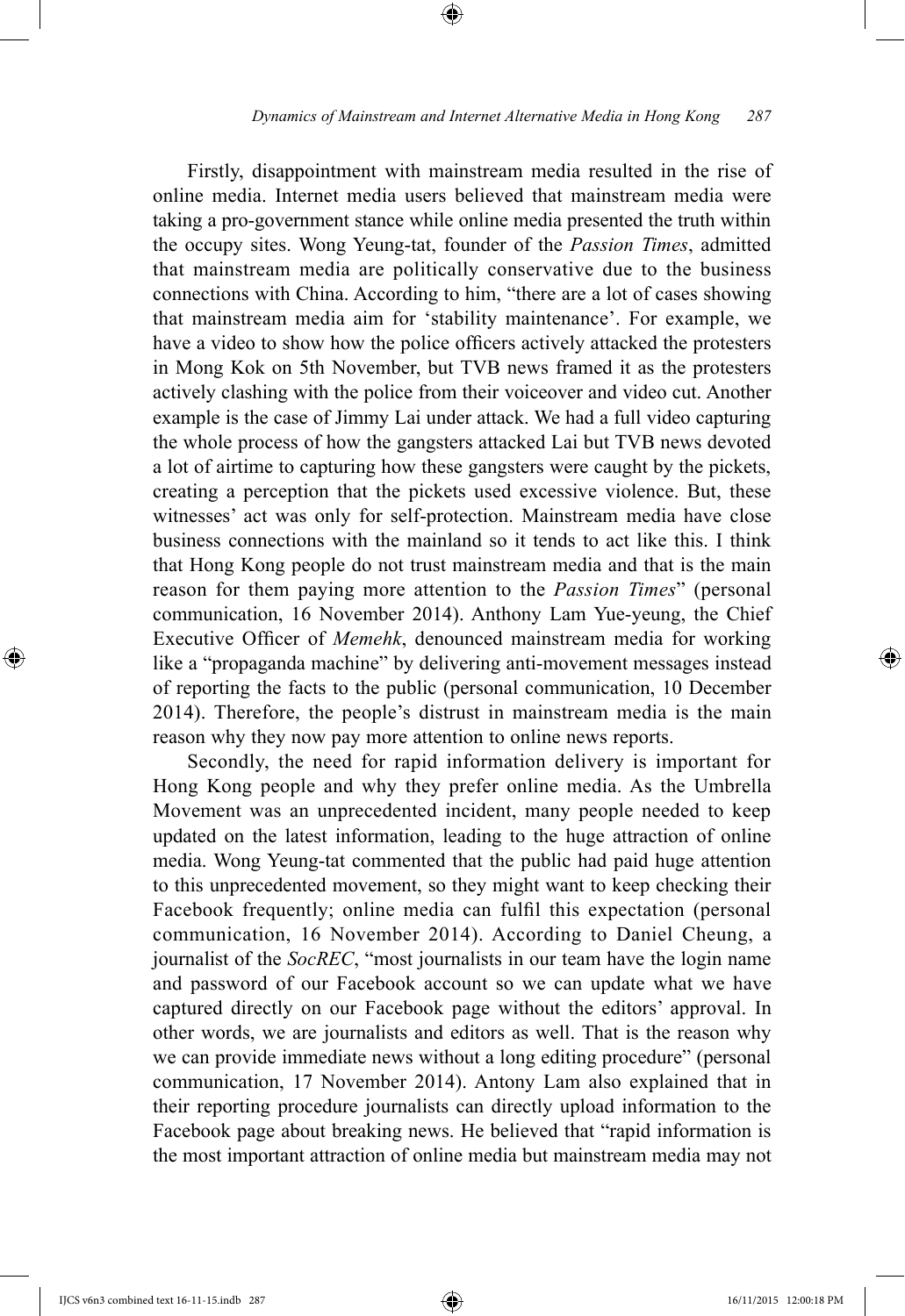do this" (personal communication, 10 December 2014). As a result, flexibility of online media is the second reason why online media attracts circulation.

⊕

Thirdly, online media offer more alternative perspectives which are not available from mainstream media. Because of the limited airtime and anti-movement political stance, some news may be ignored by mainstream media but this is not the case for online media. According to Wong Yeungtat (personal communication, 16 November 2014), "we have two to three journalists on standby 24 hours a day in each occupy site so they can film immediately when any incident happens. But, the journalists in mainstream media mostly stay in the 'journalist zone': they tend to capture the news when something has happened already". Then, he shared the case of "Ah Lung" and declared he was hospitalised due to the torture by police, but mainstream media did not report this. "Maybe mainstream media did not know him or avoided reporting the violence of police officers, but he is one of the protesters and means a lot to us", Wong added. Anthony Lam (personal communication, 10 December 2014) also found that providing alternative angles was vitally important for online media. He shared that *Memehk* reported a case of developing environmentally friendly electronics in the study room in Admiralty with more than 800,000 views on their Facebook page which was certainly "unreported" by mainstream media. According to him, "we try to present the 'pureness' of the protesters which is seldom captured in mainstream media".

# **8. Theoretical Implications on Online Alternative Media Development: Credibility, Professionalism and Official Recognition**

This study examined the public distrust in mainstream media leading to the growing attraction of online alternative media. The findings are in line with the current literature that most active online alternative media have a clear political stance of pro-movement and attempted to mobilise people to join the campaign. In fact, online alternative media have long pointed to the increasing potential in informing and politically mobilising people (Atton, 2002). Hence, some scholars have labelled online alternative media as "critical media" (Fuchs, 2010) or "radical media" (Downing, 2001), because many politically oriented alternative media have close connections with social movement organisations (Atkinson, 2010). Through the case study of the Umbrella Movement, this study further highlights some theoretical implications concerning the (1) credibility of online media, (2) professionalism of the journalists of online media, and (3) official recognition.

Firstly, credibility has long been at the centre of online media studies (Golan, 2010). This study found that Internet alternative media put great emphasis on covering political gatherings and protests or even mobilising

IJCS v6n3 combined text 16-11-15.indb 288 16/11/2015 12:00:18 PM

⊕

↔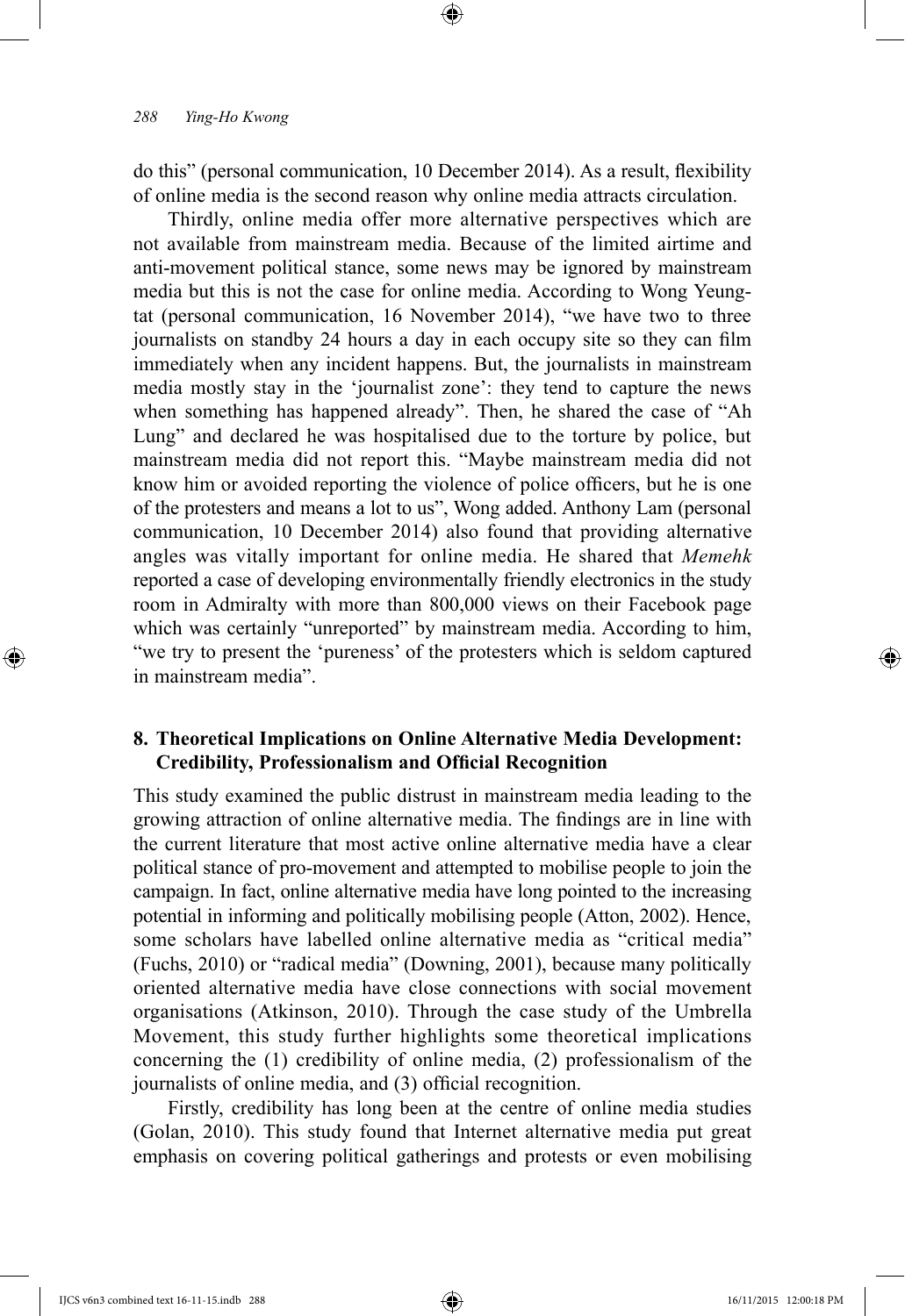their audiences to participate in events so media credibility may not be the first consideration. According to Wong Yeung-tat, "we post our news reports based on 'factuality' while we want to present the true story to the audience with video and images" (personal communication, 16 November 2014). Antony Lam said that "our reporting principle is based on emergency" and admitted that "online media have a gap in terms of credibility in most people's eyes when compared with mainstream media. But the Umbrella Movement provided an opportunity for Hong Kong society to compare the performance between mainstream and online media and we found that our credibility has improved in many locals' eyes" (personal communication, 10 December 2014). Thus, online media put less emphasis on their credibility but more on "factuality and emergency". The Umbrella Movement created room for online media to promote and improve their program and credibility.

⊕

Secondly, media professionalism of Internet alternative media has become an important academic debate (Skjerdal, 2011). The editors and journalists from Internet alternative media always criticise mainstream media for displaying "professional hegemony" while mainstream media question whether Internet alternative media are "unprofessional". This kind of conflict between mainstream and online media journalists was clearly reflected during the Umbrella Movement. In fact, online media stressed that they were one of the protesters, sparking off criticisms by mainstream media. On the other hand, traditional media emphasised their objectivity and neutrality in their content while their staff received professional training; thus, they challenged the political stance and professionalism of online media. Some criticised online media journalists for confusing the identities between "protester" and "journalist" and accused them of yelling slogans and filming at the same time. Also, they emphasised that professional media should persist in "independence" as their top priority and report like "a third party" and condemned the journalists of online media for not undertaking professional training, leading to the criticism of low credibility (*Ming Pao Daily News*, 2014e). Conflicts arise when mainstream media challenge the political stance of online media and the Internet media criticise mainstream media for practising self-censorship.

Thirdly, the issues of official recognition are another important theoretical question on Internet alternative media literature (Wall, 2012). Some Hong Kong police officers do not recognise online media as media organisations but regard them as protesters with cameras, disturbing the police operations. Although many online media journalists possess "press cards", they are not officially recognised by the Hong Kong Journalists Association and the government, for this reason police officers sometimes prohibit them from reporting. Wong Yeung-tat explained that the *Passion Times* had been registered according to the "Local Newspaper Ordinance" but its journalists

⊕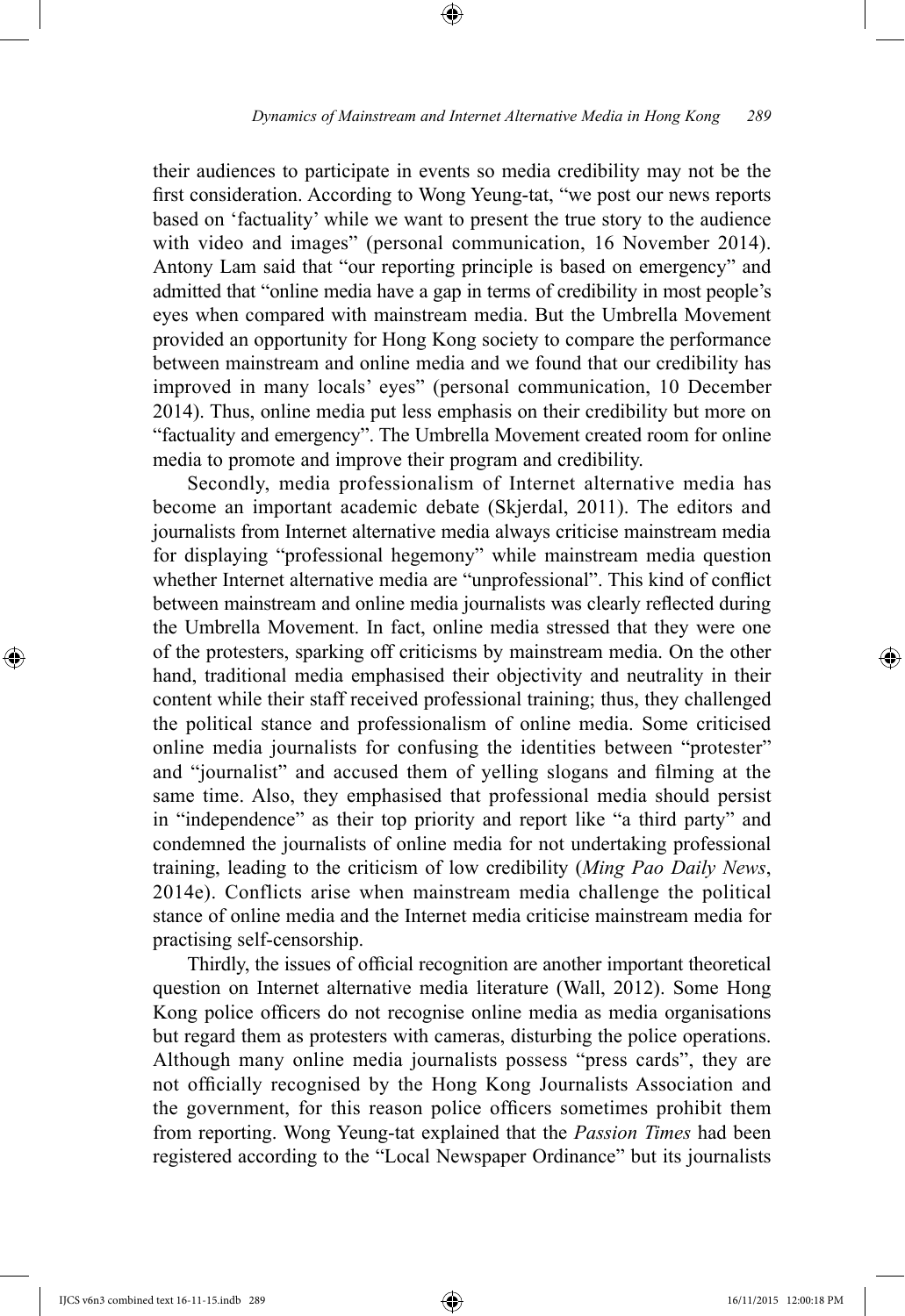cannot attend the government's press conferences, because their "press card" is not officially recognised (personal communication, 16 November 2014). Anthony Lam also found that police officers do not recognise online media journalists as "registered journalists" and commented that "the police give better treatment to mainstream media but my colleagues sometimes face disrespect from the police, depending on the officers and operations" (personal communication, 10 December 2014). Worse still, Daniel Cheung, a journalist from the *SocREC*, claimed he was tortured by police officers even though he had shown his "press pass" (personal communication, 16 November 2014). As online media have a close connection with the social movement organisations, the police regard them as protesters rather than journalists.

⊕

It should be remembered that although audiences are increasing, the size of online alternative media remains relatively small. All my interviewees admitted that inadequate funding and manpower were two main challenges for operations, because of limited business advertising and donations. Most journalists from online media are part-timers or volunteers. In addition, online alternative media relies heavily on the Internet, including their official websites and Facebook, for news delivery. Thus, cyber-attacks are key weapons to threaten online media. The *Passion Times* has been the victim of cyber-attacks since the Umbrella Movement where the hackers used the techniques of Distributed Denial of Service (DDoS) to make a website unavailable by overwhelming it with traffic from multiple sources. Thus, their website was shut down for more than a month during the movement.

## **9. Conclusion**

⊕

Existing literatures have long recognise that the Chinese government is attempting to control Hong Kong media through co-optation of media owners, setting up a norm of political correctness and building on restrictions on reporting on the mainland, pressuring mainstream media to practise selfcensorship. The problems of media self-censorship are especially obvious in relation to politically sensitive topics namely Taiwan independence, the Tiananmen Incident, and the Falun Gong. However, since the birth of the Umbrella Movement, it has become a politically sensitive topic, with pro-Beijing media portraying it as a threat to the authority of the Chinese government. This article examines the case of the Umbrella Movement in Hong Kong and exposes the problem of mainstream media self-censorship. With increasing public distrust in mainstream media due to tightening political control, many Hong Kong people are paying more attention to online alternative media.

However, as Hong Kong's status as a Special Administrative Region under Chinese sovereignty has made its regime distinctively resilient,

IJCS v6n3 combined text 16-11-15.indb 290 16/11/2015 12:00:18 PM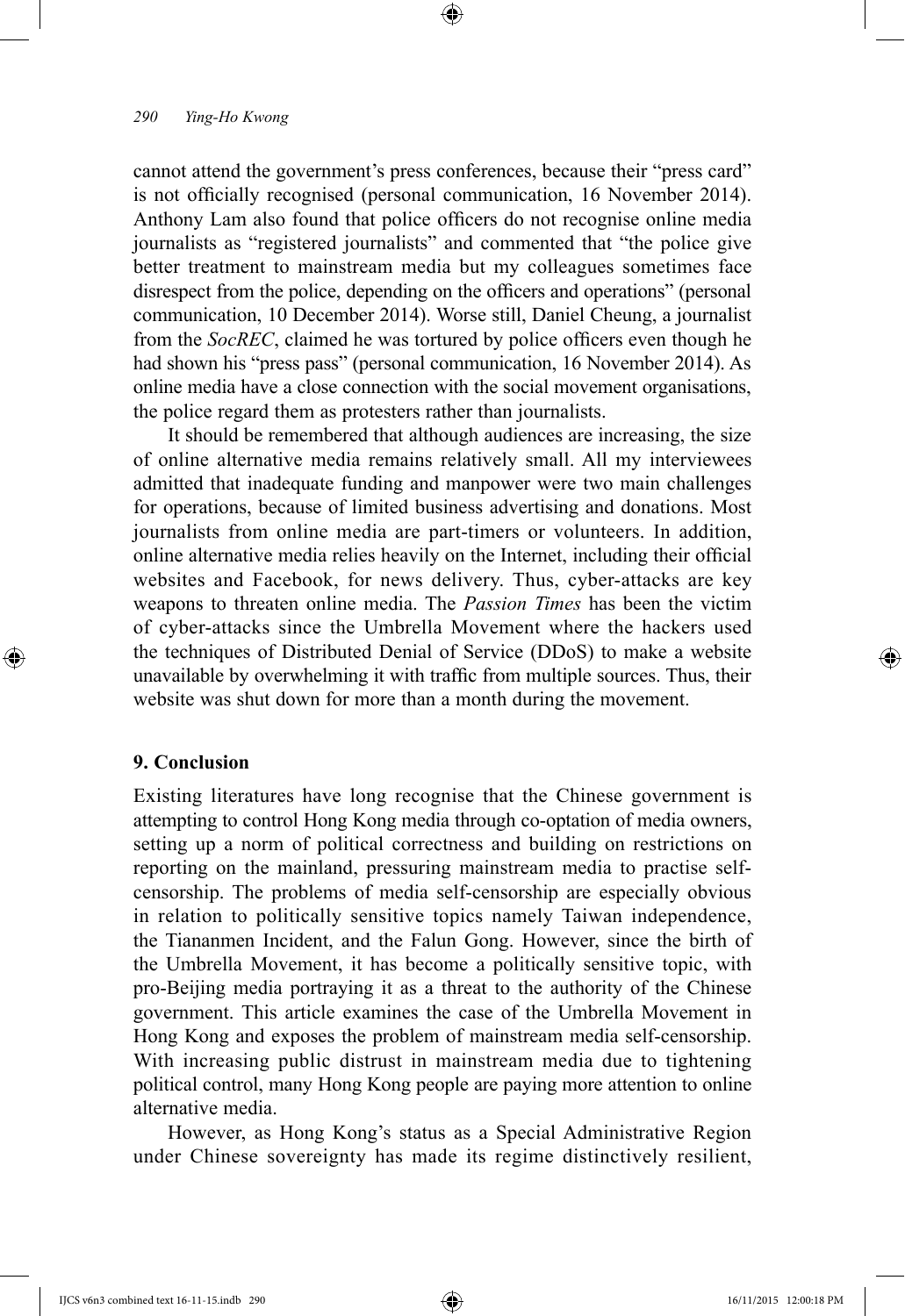the strong political control of Beijing is very unlikely to collapse in the foreseeable future. While mainstream media have exhibited a pro-China stance, online alternative media aim to challenge their symbolic power. More importantly, the audiences of Internet alternative media are expected to be more politically informed and active, with many of them being more critical toward mainstream media with increased negative evaluation of the Hong Kong government. In other words, the Internet alternative media have captured an alternative political space attracting the critically minded and liberal-oriented citizens of Hong Kong. It is expected that Hong Kong will be trapped in a growing state-society conflict if the Chinese government does not promise a generally acceptable democratic reform proposal.

⊕

It is important to note that online media can have great political impact because freedom of expression on the Internet is still relatively free from political intervention, unlike on the mainland, as the government has not imposed systematic Internet censorship in Hong Kong. But with the rising threat of online media informing and mobilising people politically, it remains to be seen if political control and interference will be expanded to the Internet, affecting the development of online media in Hong Kong.

#### **Notes**

⊕

- The author is grateful for the significant support from all interviewees in the fieldwork and valuable research assistance from Wing-yung Lai.
- \* Ying-ho Kwong 鄺英豪 is currently a postgraduate student at the Department of Government and Public Administration of the Chinese University of Hong Kong. His major research interests include hybrid regime, political communication and social movement. His email contact is <*yhkwong3@gmail.com*>.

#### **References**

- *Apple Daily* (2014a), "無懼鎮壓 六萬人佔中叫梁下台" (Not Scared! 60,000 Participated in Occupy Central and Urged Leung to Resign), 29 September, p. A01.
- *Apple Daily* (2014b), "蘋論:不管挑釁如何猛 和平理性不動搖" (Persist in Peace and be Rational), 3 October, p. A08.
- *Apple Daily* (2014c), "商台申續牌 建制派留難" (Pro-Establishment Camp Criticized the License Renewal of Commercial Radio), 11 November, p. A12.
- Atkinson, J.D. (2010), *Alternative Media and the Politics of Resistance*, New York: Peter Lang.
- Atton, C. (2002), *Alternative Media*, London: Sage.
- Bareiss, W. (2001), "Alternative Radio and Television in South Dakota: A Place Study of Public Service Electronic Media in the US", in M. Bromley (ed.), *No News is Bad News: Radio, Television and the Public*, Harlow: Longman, pp. 219-242.

IJCS v6n3 combined text 16-11-15.indb 291 16/11/2015 12:00:18 PM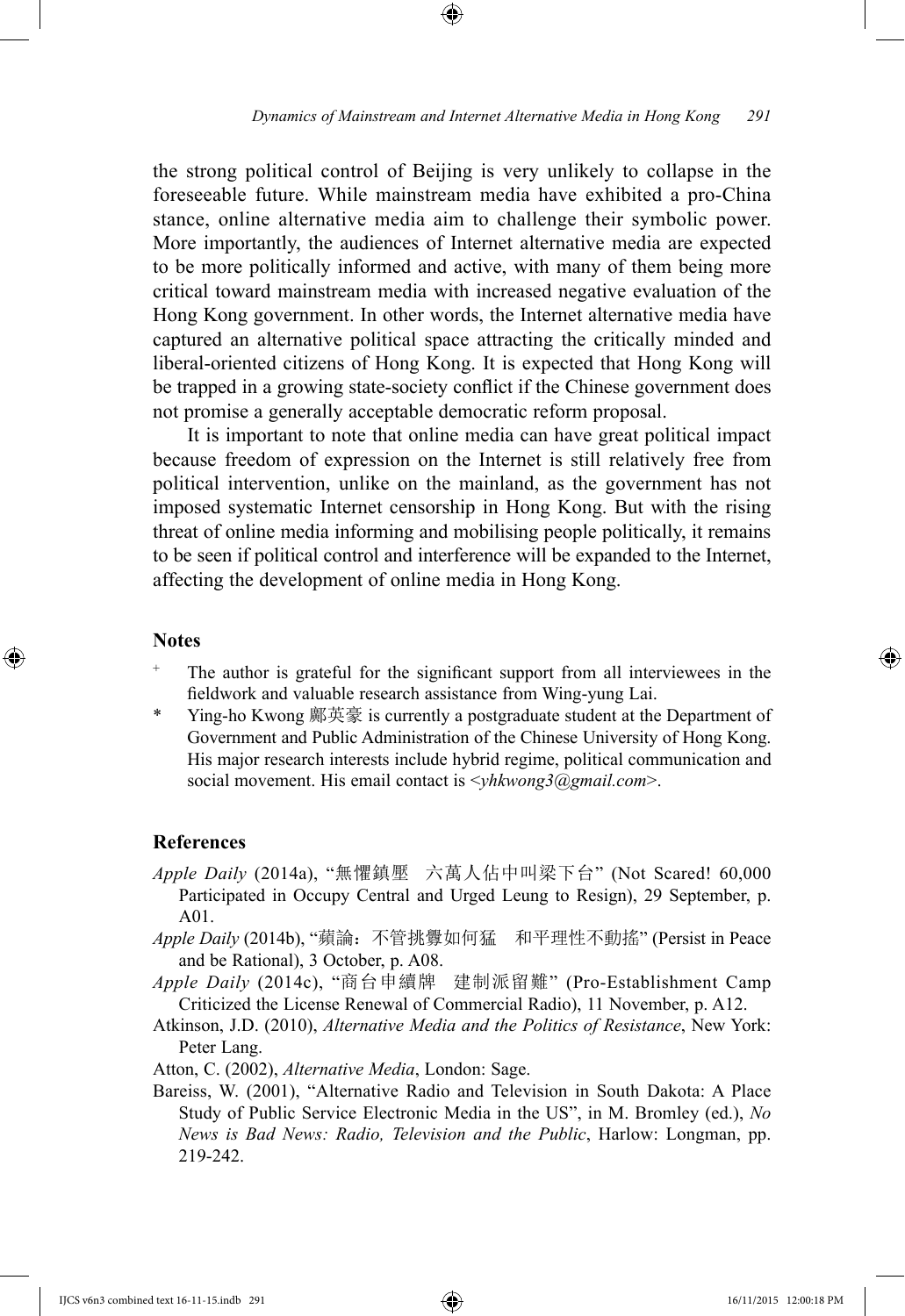- Bennett, L.W. and Iyengar, S. (2008), "A New Era of Minimal Effects? The Changing Foundations of Political Communication", *Journal of Communication*, Vol. 58, No. 4, pp. 707-731.
- Boykoff, J. (2006), *The Suppression of Dissent*, London: Routledge.
- Chan, J.M. and Lee, C.C. (1989), "Shifting Journalistic Paradigms: Editorial Stance and Political Transition in Hong Kong", *The China Quarterly*, Vol. 117, pp. 97- 117.
- Chan, J.M. and Lee, C.C. (1991), *Mass Media and Political Transition: The Hong Kong Press in China's Orbit*, New York and London: The Guilford Press.
- Chan, J.M., Lee, F.L.F. and So, C.Y.K. (2012), "Journalists in Hong Kong: A Decade After the Transfer of Sovereignty", in D.H. Weaver and L. Willnat (eds), *The Global Journalist in the 21st Century*, New York: Routledge, pp. 22-35.
- Cheung, A.S.Y. (2003), "Hong Kong Press Coverage of China-Taiwan Cross-Straits Tension", in R. Ash, P. Ferdinand, B. Hook and R. Porter (eds), *Hong Kong in Transition: One country, Two systems*, London: Routledge, pp. 210-225.
- Cheung, D. (2014), Personal interview, 17 November 2014.
- Ching, F. (1998), "The Hong Kong Press: Will It Remain Free after 1997?", *Asian Affairs*, Vol. 24, No. 4, pp. 217-225.
- Couldry, N. and Curran, J. (2003), *Contesting Media Power*, Lanham: Rowman & Littlefield.
- Couldry, N. (2000), *The Place of Media Power*, London: Routledge.
- Coyer, K., Dowmunt, T. and Fountain, A. (2007), *The Alternative Media Handbook*, New York: Routledge.
- Dahlberg, L. (2007), "Rethinking the Fragmentation of the Cyberpublic: From Consensus to Contestation", *New Media & Society*, Vol. 9, No. 5, pp. 827-847.
- Downing, J. (1988), "The Alternative Public Realm: The Organization of the 1980s Anti-nuclear Press in West Germany and Britain", *Media, Culture & Society*, Vol. 10, No. 2, pp. 163-181.
- Downing, J. (2001), *Radical Media: Rebellious Communication and Social Movements*, Thousand Oaks: Sage.
- Fuchs, C. (2010), "Alternative Media as Critical Media", *European Journal of Social Theory*, Vol. 13, No. 2, pp. 173-192.
- Fung, A.Y.H. (2007), "Political Economy of Hong Kong Media: Producing a Hegemonic Voice", *Asian Journal of Communication*, Vol. 17, No. 2, pp. 159-171.
- Fung, A.Y.H. and Lee, C.C. (1994), "Hong Kong's Changing Media Ownership: Uncertainty and Dilemma", *Gazette*, Vol. 53, pp. 127-133.
- Gitlin, T. (1980), *The Whole World is Watching*, Berkeley and Los Angeles: University of California Press.
- Golan, G.J. (2010), "New Perspectives on Media Credibility Research", *American Behavioral Scientist*, Vol. 54, No. 1, pp. 3-7.
- Hájeka, R. and Carpentier, N. (2015), "Alternative Mainstream Media in the Czech Republic: Beyond the Dichotomy of Alternative and Mainstream Media", *Continuum: Journal of Media & Cultural Studies*, Vol. 29, No. 3, pp. 365-382.
- HKUPOP (2014a), "Do You Think the News Media in Hong Kong Have Practiced Self-Censorship?", available at <*http://hkupop.hku.hk/chinese/popexpress/press/ self/year/datatables.html*>.

IJCS v6n3 combined text 16-11-15.indb 292 16/11/2015 12:00:18 PM

⊕

↔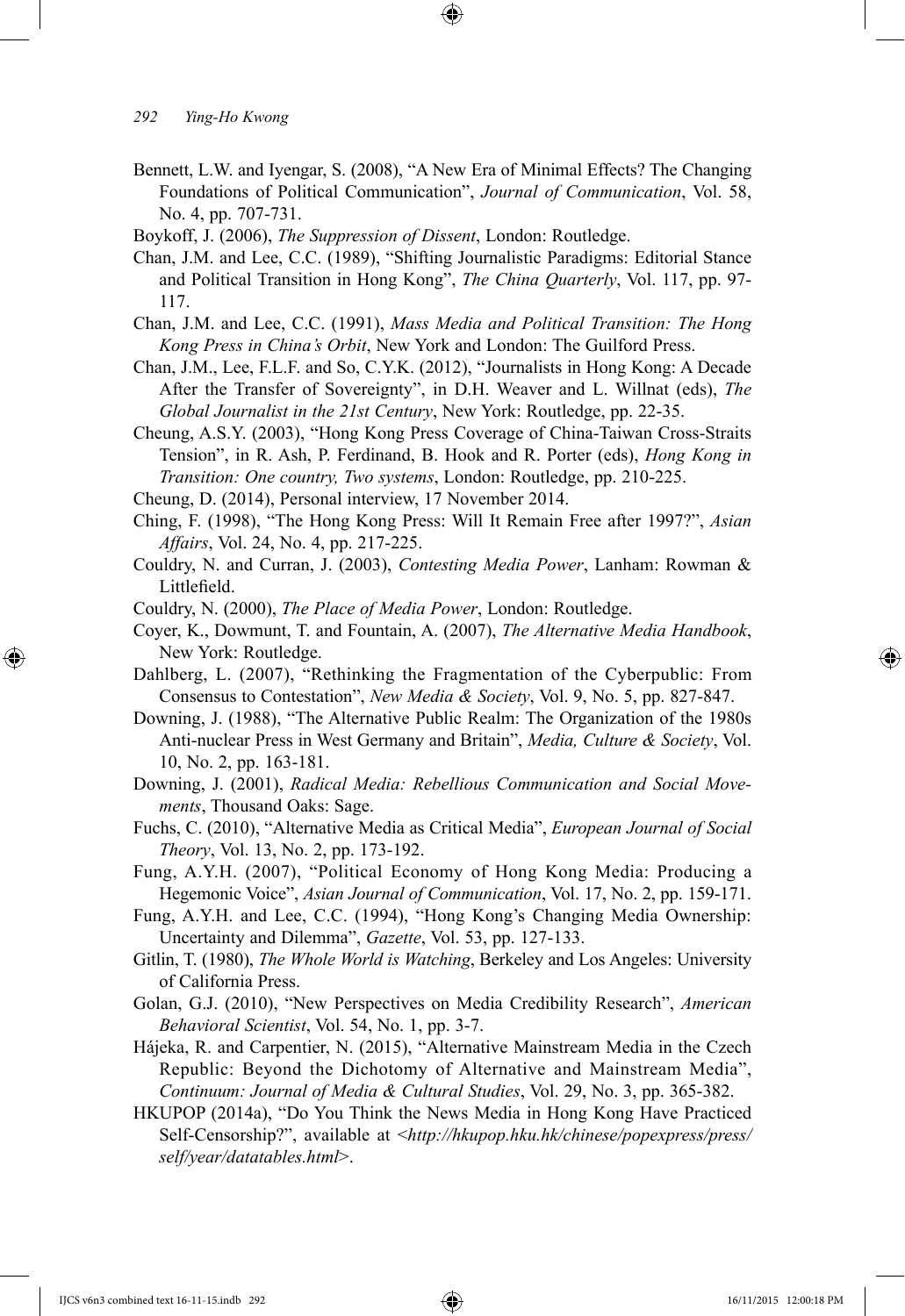- HKUPOP (2014b), "Do You Think the News Media in Hong Kong Have Any Scruple When Criticizing the Central Government?", available at <*http://hkupop.hku.hk/ chinese/popexpress/press/china/year/datatables.html*>.
- HKUPOP (2014c), "People's Main Source of News", available at <*http://hkupop.hku. hk/chinese/popexpress/press/main/year/main1\_year\_chart.html*>
- Holbig, H. (2003), "Hong Kong Press Freedom in Transition", in R. Ash, P. Ferdinand, B. Hook and R. Porter (eds), *Hong Kong in Transition: One country, Two Systems*, London: Routledge, pp. 159-209.
- *Hong Kong Commercial Daily* (2014a), "梁振英:堅決反對佔中要脅 籲和平守法", (CY Leung: Opposing Illegal Occupy Central), 29 September, p. A02.
- *Hong Kong Commercial Daily* (2014b), "長期「佔中」將重創香港競爭力", (Occupy Central Weakens Hong Kong's Competitiveness), 1 October, p. A02.
- *Hong Kong Economic Journal* (2014a), "催淚彈中區清場 示威蔓延九龍", (Tear Gas for Road Clearance), 29 September, p. A01.
- *Hong Kong Economic Journal* (2014b), "撫平社會撕裂主動權在政府", (Government Should Resolve the Social Conflicts), 29 September, p. A02.
- Hong Kong Journalists Association (2000), *Annual Report 2000 (Patriot Games Hong Kong's Media Face to Face with the Taiwan Factor)*, Hong Kong: Hong Kong Journalists Association.
- Hong Kong Journalists Association (2001), *Annual Report 2001 (Following the Flag – China's Sensitivities Threaten Freedom of Expression in HK)*, Hong Kong: Hong Kong Journalists Association.
- Hong Kong Journalists Association (2007), *Annual Report 2007 (Shrinking Margins – Freedom of Expression in Hong Kong since 1997)*, Hong Kong: Hong Kong Journalists Association.
- Hong Kong Journalists Association (2009), *Annual Report 2009 (Macau Takes the Lead – Dangers for Freedom of Expression in Hong Kong)*, Hong Kong: Hong Kong Journalist Association.
- Hong Kong Journalists Association (2014), *Annual Report 2014: Press Freedom Under Siege*, Hong Kong: Hong Kong Journalists Association.
- Kenix, L.J. (2011), *Alternative and Mainstream Media: The Converging Spectrum*, London and New York: Bloomsbury Academic.
- Kohring, M. and Matthes, J. (2007), "Trust in News Media: Development and Validation of a Multidimensional Scale", *Communication Research*, Vol. 34, No. 2, pp. 231-252.
- Lam, A.Y.Y. (2014), Telephone interview, 10 December 2014.
- Larsson, S. (2014), "Battling Mainstream Media, Commentators and Organized Debaters", *Nordicom Review*, Vol. 35, No. 2, pp. 77-89.
- Lee, C.C. (1998), "Press Self-Censorship and Political Transition in Hong Kong", *The International Journal of Press/Politics*, Vol. 3, No. 2, pp. 55-73.
- Lee, C.C. (2000), "The Paradox of Political Economy: Media Structure, Press Freedom and Regime Change in Hong Kong", in C.C. Lee (ed.), *Power, Money and Media: Communication Patterns and Bureaucratic Control in Cultural China*, Evanston: Northwestern University Press, pp. 288-332.
- Lee, F.L.F. and Lin, A.M.Y. (2006), "Newspaper Editorial Discourse and the Politics of Self-Censorship in Hong Kong", *Discourse & Society*, Vol. 17, No. 3, pp. 331-358.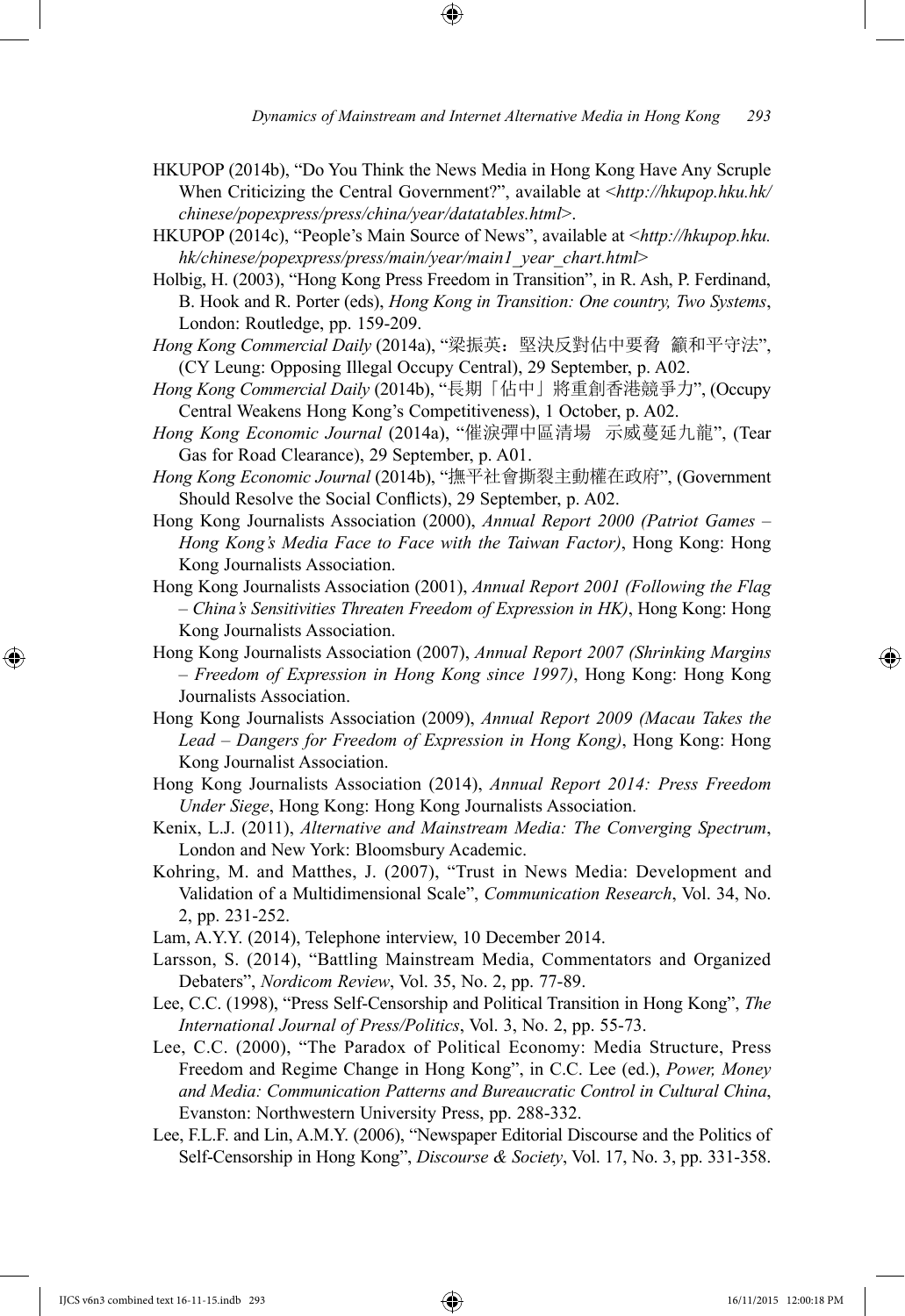- Lee, F.L.F. (2007), "Hong Kong Citizens' Beliefs in Media Neutrality and Perceptions of Press Freedom: Objectivity as Self-Censorship?", *Asian Survey*, Vol. 47, No. 3, pp. 434-454.
- Lee, F.L.F. (2007), "Strategic Interaction, Cultural Co-orientation, and Press Freedom in Hong Kong", *Asian Journal of Communication*, Vol. 17, No. 2, pp. 134-147.
- Lee, F.L.F. and Chan, J. (2009), "Organizational Production of Self-Censorship in the Hong Kong Media", *The International Journal of Press/Politics*, Vol. 14, No. 1, pp. 112-133.
- Lee, P. and Chu, L. (1998), "Inherent Dependence on Power: The Hong Kong Press in Transition", *Media, Culture and Society*, Vol. 20, No. 1, pp. 59-77.
- Leung, D.K.K. and Lee, F.L.F. (2014), "Cultivating an Active Online Counterpublic: Examining Usage and Political Impact of Internet Alternative Media", *The International Journal of Press/Politics*, Vol. 19, No. 3, pp. 340-359.
- Ma, N. (2007), "State-Press Relationship in post-1997 Hong Kong; Constant Negotiation amidst Self-restraint", *The China Quarterly*, Vol. 192, pp. 949-970.
- Manning, P. (2001), *News and News Sources: A Critical Introduction*, London: Sage.
- McChesney, R. (2000), *Rich Media, Poor Democracy: Communication Politics in Dubious Times*, New York: New Press.
- *Ming Pao Daily News* (2014a), "火上加油" (Do Add Fuel to the Fire), 6 October, p. A27.
- *Ming Pao Daily News* (2014b), "袁志偉晤記者3小時未解分歧 稱「拳打腳踢」指 控嚴重 聯署「是好事」 顯團結" (Yuen Chi-wai Claims 'Punch and Kick' is Too Serious), 17 October, p. A08.
- *Ming Pao Daily News* (2014c), "無線助理採主何永康調職 經手7警暗角報道 無 線:不評論" (Job Transition of TVB News, TVB: No Comment), 2 November, p. A06.
- *Ming Pao Daily News* (2014d), "譚耀宗:商台節目「鼓勵」佔中或違規" (Tam: Commercial Radio Encourages "Occupy Central"), 11 November, p. A08.
- *Ming Pao Daily News* (2014e), "網媒乘佔領彈起有人邊採訪邊示威 公民記者 湧現惹角色混淆質疑" (Confusing Identities of Civic Journalists), 7 December, p. A06.
- Morone, J. (2013), "New Media, New Organizations, New Politics", in E. Avril and C. Zumello (eds), *New Technology, Organizational Change and Governance*, New York: Palgrave Macmillan, pp. 133-150.
- Online Communication Research Centre (2011), Survey on News Media and Online Behavior (全港新聞媒體與網絡行為調查), available at <*http://stu.hksyu. edu/~wkma/ocrc/20111125\_updated\_HKWideNewsMedia\_OnlineBehaviorReport. pdf*>.
- *Oriental Daily* (2014), "亂 示威潮湧 淚彈橫飛" (Chaos! The Wave of Protests: Use of Tear Gas), 29 September, p. A01.
- *Sing Tao Daily* (2014), Admiralty became the battlefield Occupy Central attacks Mong Kong (金鐘變戰場 警催淚彈驅散 佔中轉攻旺角), 29 September, p. A02.
- Skjerdal, T.S. (2011), "Journalists or Activists? Self-identity in the Ethiopian Diaspora Online Community", *Journalism*, Vol. 12, No. 6, pp. 727-744.
- *South China Morning Post* (2014a), "Universal Suffrage in Great Danger", 2 September, p. A24.

IJCS v6n3 combined text 16-11-15.indb 294 16/11/2015 12:00:18 PM

⊕